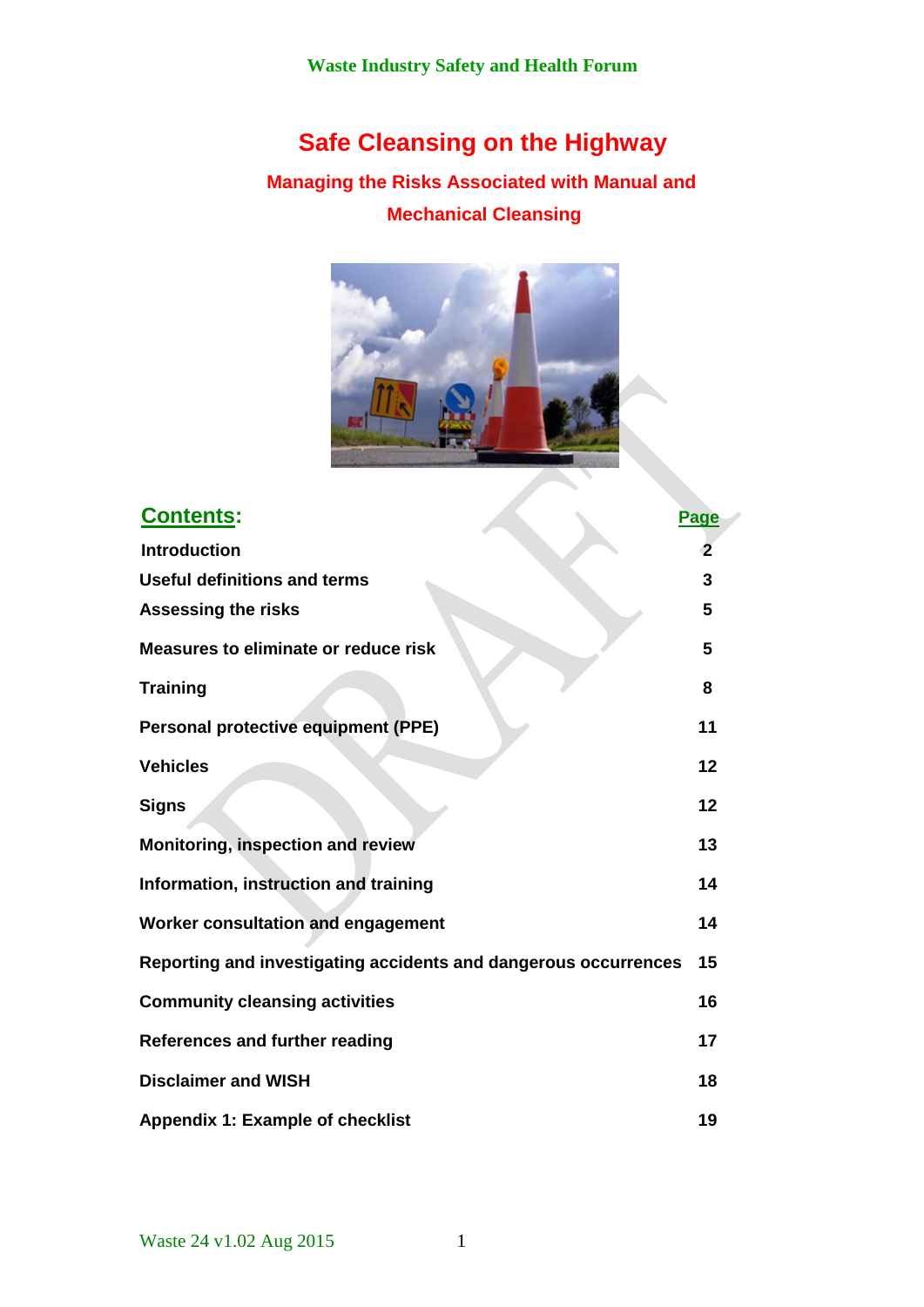#### **Summary**

This guidance is aimed at those responsible for the design, specification, operation, management and monitoring of cleansing operations on the highway It primarily focusses on traffic related issues associated with manual and mechanical cleansing including secondary cleansing, more commonly referred to as litter picking.

It contains advice relating to good working practice that spans all aspects of the cleansing operations including temporary traffic management operations where required. It is not intended to be exhaustive and the guidance will point the user towards other relevant guidance that is freely available.

It also includes broader management and monitoring issues, as well as the supervision and training of staff.

#### **Introduction**

1. This guidance has been produced by the Waste Industry Safety and Health (WISH) Forum. In compiling this guidance WISH is grateful for the significant contribution made by the Environmental Services Association (ESA), the Kent Resource Partnership and a number of other prominent individuals and private and public sector bodies.

2. It is targeted at clients in control of contracts, those who specify contracts, and employers who operate the services. It will also help managers and supervisors design and operate services to reduce the risks to operatives involved in the work and other road users, so far as is reasonably practicable.

3. This guidance applies to, and will assist, those managing or organising local cleansing activities as part of parish, charitable or similar cleansing schemes involving community workers and other volunteer members of the public.

4. Due to the extensive range of work scenarios that fall within the scope of cleansing highways it is not possible to provide specific guidance to cover every eventuality. As a result, the guidance is intended to be an umbrella document which places a heavy emphasis on dutyholders carrying out suitable and sufficient risk assessments prior to undertaking **all** work activity. Where appropriate, the best available and most relevant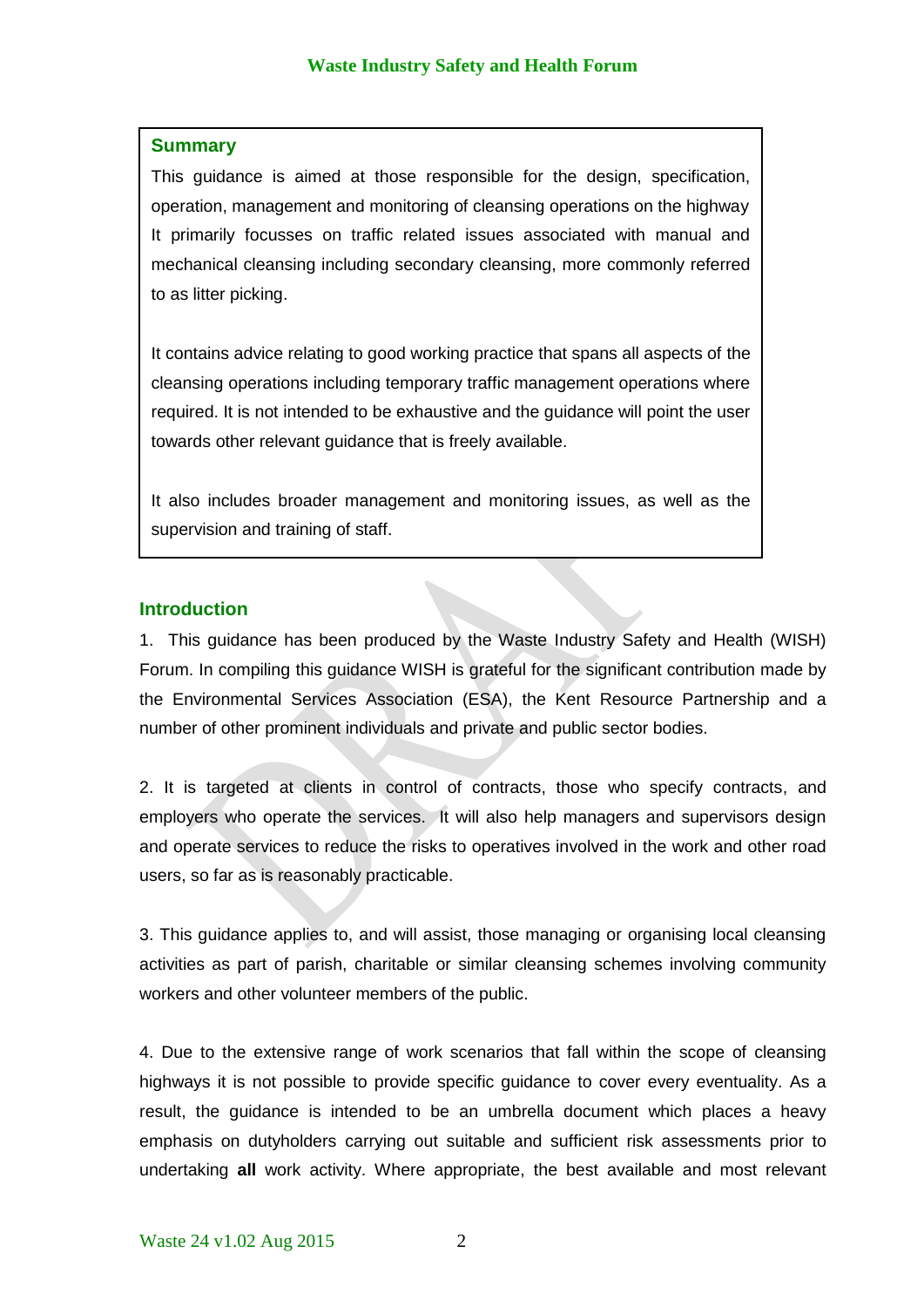guidance available to dutyholders is signposted to assist in deciding what measures (if any) they need to take.

## **Useful definitions and terminology**

5. Some useful definitions and terminology used in this guidance are:

- "**Cleansing"** means the collection and removal of litter and detritus
- **"Secondary Cleansing" or "Litter Picking"** means the collection removal of litter and small items of waste.
- **"Litter"** means improperly discarded waste including items up to a predetermined weight and volume.
- **"Detritus"** means small, broken down particles of synthetic and natural materials including dust, mud, soil, grit, gravel, stones, rotted leaf and vegetable residues, and fragments of twigs, glass, plastic and other finely divided materials.
- "**Carriageway**" means that part of the road or highway constructed for use by vehicular traffic.
- **"High-speed road"** means a single or dual carriageway road which is subject to a permanent speed limit of 50 mph or more.
- **"Highway"** means the area between the boundary fences including verges, shoulders, medians, footways, cycle tracks and carriageways (see Figure 1).
- **"Sideways Safety zone**" means that area between the working space and the traffic lanes occupied by vehicles that is necessary to protect the workers (see paragraph 24/Table 2).
- **"Single carriageway"**, means a road that has one carriageway for travel in two directions or one direction in the case of a one-way road.
- **"Dual carriageway Road",** means a road which comprises a central reservation and two separate carriageways for travel in opposing directions. This includes motorways. An "all-purpose dual carriageway road" means a dual carriageway road which is not a motorway.
- **"Competent"** means having:
	- o Relevant knowledge, skills and experience;
	- o Ability to apply these, but recognise the limits of your competence, and
	- o Necessary training to acquire and maintain your competence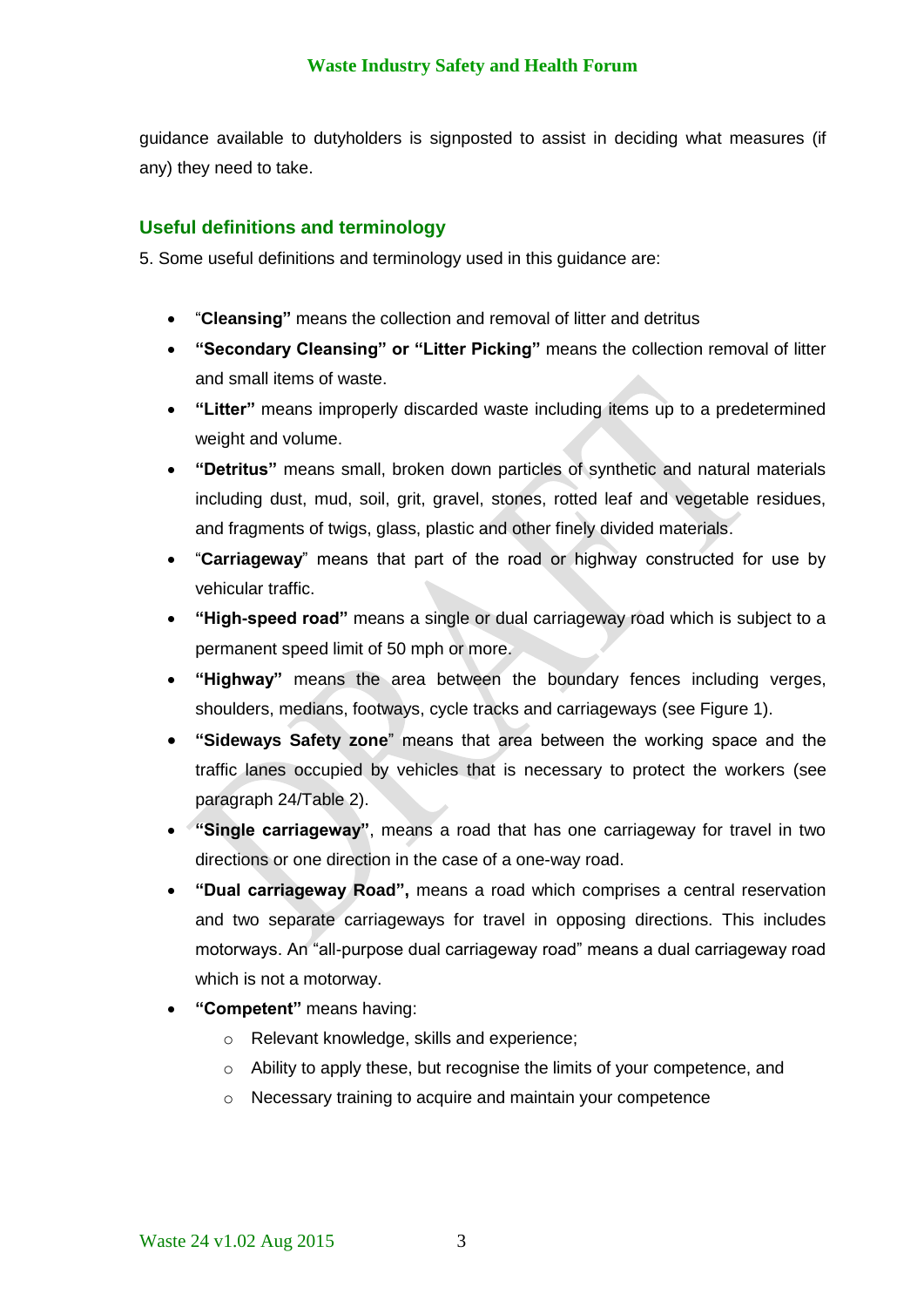

6. The components that make up a typical highway are shown in Figure 1.

*Figure 1: Typical highway layout*

\* Additional detail such as kerbs and gutters/channels is not included in the figure.

## **Assessing the risks**

7 It is a legal requirement for every employer and self-employed person to make an assessment of the health and safety risks arising out of their work. The purpose of the assessment is to identify what needs to be done to control health and safety risks. *Regulation 3 of the Management of Health and Safety at Work Regulations 1999*.

8. **Before any work commences the site (the highway where the proposed activity will take place), and the activity itself, should be risk assessed by a competent person to ensure that proportionate and reasonably practicable control measures are put in place**.

9. Undertaking cleansing operations on the highway may expose operatives to many types of hazard that have the potential to cause death or serious injury to them, or other road users.

10. The most significant risk to operatives and other personnel who may be associated with the works is being struck by a third party vehicle. Moving vehicles, plant or equipment, associated with the works, particularly when reversing, can also present the risk of being struck.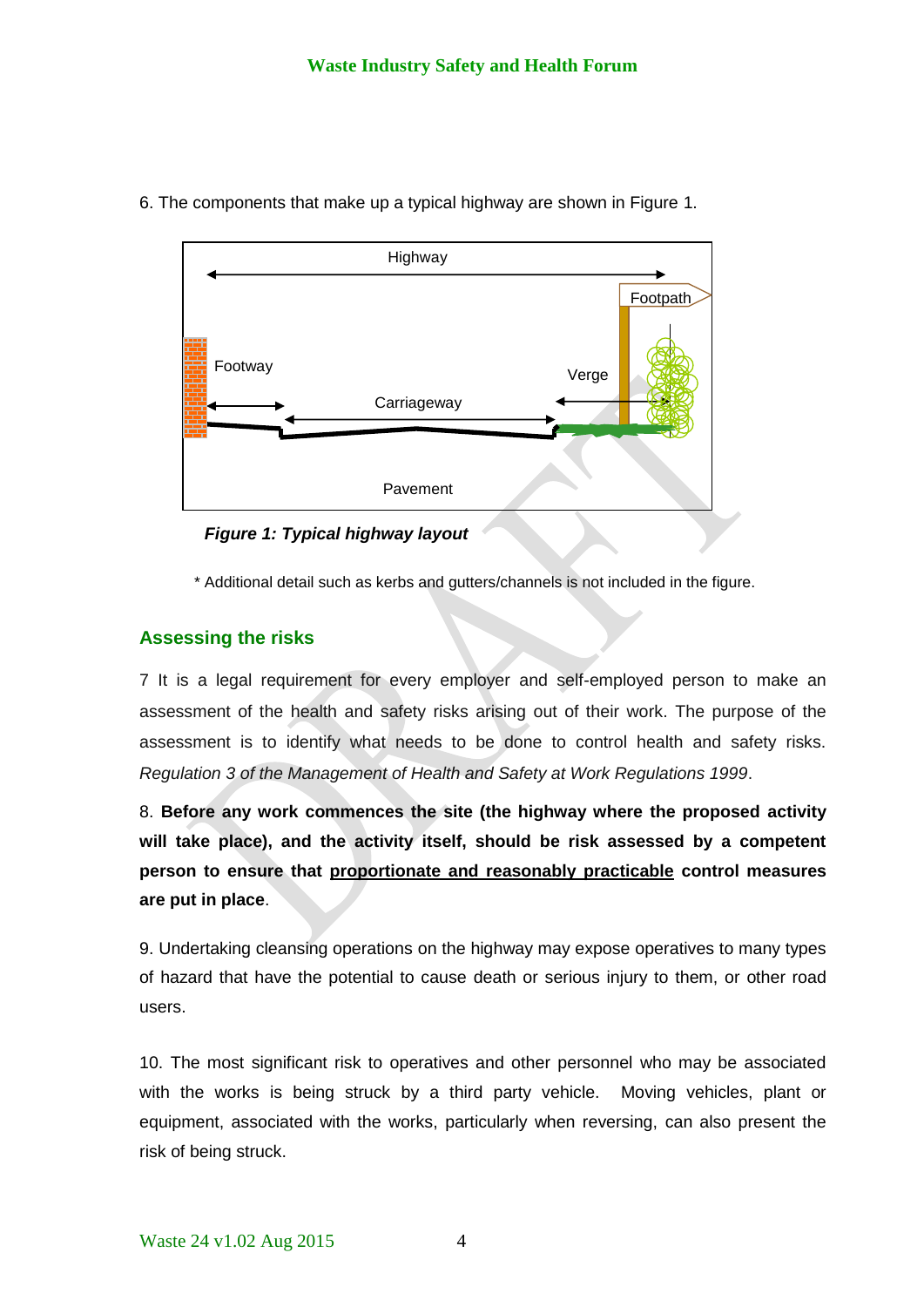11. For all activities it is possible that circumstances could quickly change as the work progresses. Supervisors and operatives should receive training in dynamic risk assessment to ensure they are capable of adapting to the changing needs such as visibility changes caused by weather.

Timing activities when traffic flows are least hazardous can be an important risk control measure if properly managed.

12. When planning a traffic management scheme the opportunities for joint working should be considered by all authorities who have a responsibility for the highway. For example, the opportunity for cleansing of the highway could be taken when other maintenance work is taking place. This will reduce the risks to operatives and road users as well as having logistical and financial benefits. The sharing of information about closures and planned work between authorities who have a responsibility for the highway is important to the overall minimization of road risk to workers.

13. All risk assessments should be reviewed on a periodic basis as the working environment can change over time. They should also be reviewed following an accident or a dangerous occurrence (near miss).

*14. There may be occasions when a risk assessment identifies that it may still be too dangerous to operate on the highway with live traffic flows and in those circumstances, the only suitable control measure would be to close the road. Similarly there may be occasions where ongoing, dynamic, risk assessment identifies that it may have become too dangerous to continue operations on the highway with live traffic flows. In those circumstances the only suitable course of action would be to cease the activity.* 

15. More guidance on risk assessment can be found in the "Before you start" section of the "Safety at Street Works and Roadworks" (see paragraph 18); and more generally *[www.hse.gov.uk/risk](http://www.hse.gov.uk/risk)* .

#### **Measures to eliminate or reduce risk**

16. The first step in deciding what risk control measures should be applied (if any) is to conduct a suitable and sufficient risk assessment.

17. If that assessment identifies significant risks associated with the work the best available and most relevant guidance should be utilised by dutyholders to decide on the appropriate control measures that should be implemented.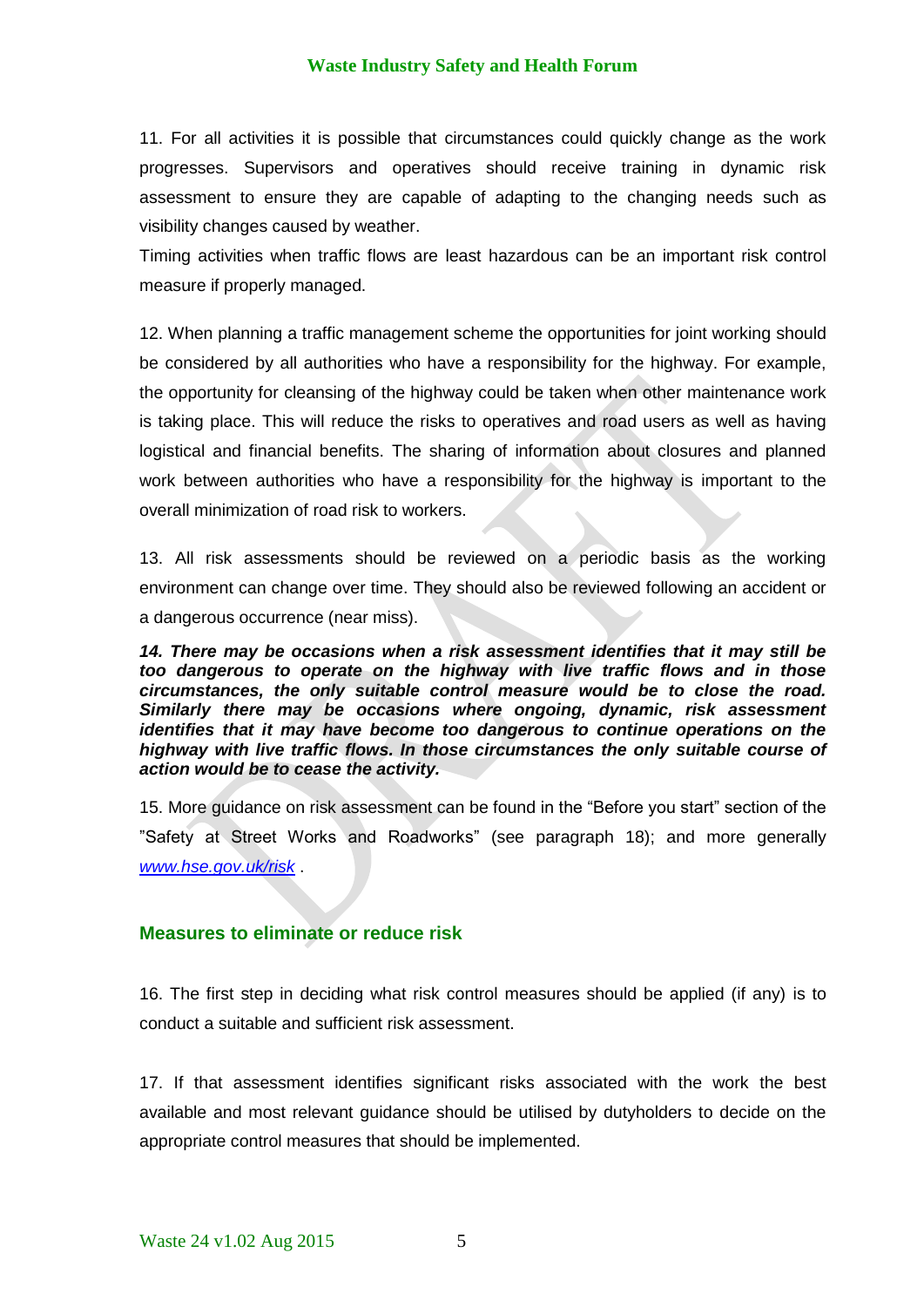18. If the assessment identifies significant road/traffic risks associated with the work then the best and most relevant guidance for traffic management issues is likely to be found in:

> The Traffic Sign Manual: The Traffic Safety Measures and Signs for Road Works and Temporary Situations, commonly referred to as *Chapter 8<sup>1</sup>* **. and**

> The 'Safety at Street Works and Road Works' produced by the Department of Transport, commonly referred to as the *Red Book<sup>2</sup>*

19. Additional relevant guidance is available in the Highways England guidance and

Interim Advice Note 115/08 revision 1: Guidance for Works on the Hard Shoulder and Road Side Verges on High Speed Dual Carriageways<sup>3</sup>

Interim Advice Note 150/14 Rev2 Guidance for Alternative Temporary Traffic Management Techniques for Relaxation Schemes on Dual Carriageways<sup>4</sup>

Interim Advice Note 163/12 Alternative arrangements for Entry Tapers at relaxation scheme temporary traffic management on high-speed roads<sup>5</sup>

20. Chapter 8 defines road works in Clause D1.5.3 as *"any works or temporary restrictions that cause partial or total obstruction of any road or highway, whether on the verge, hard shoulder, footway, cycleway, bridleway or carriageway. Examples may include highway improvement schemes, excavations, structural or maintenance works of any kind, street works or any other work executed on or near the highway together with the necessary working space, safety zones, space required for the storage of any materials, the construction of any temporary structures and the operation of any constructional plant required for the execution of such work, including associated surveys and inspections".*

21. After consideration and consultation WISH has formed the view that, for the purposes of this guidance, where a risk assessment identifies that there are road related risks that need to be controlled in relation to activities such as litter picking; road sweeping; and other associated street cleansing activities the appropriate standard for those controls are set out in the guidance documents in paragraph 18 and Table 1.

22. The Chapter 8 and the Red Book do not explicitly apply to activities such as litter picking, nor do they explicitly exclude themselves from applying to them. However, for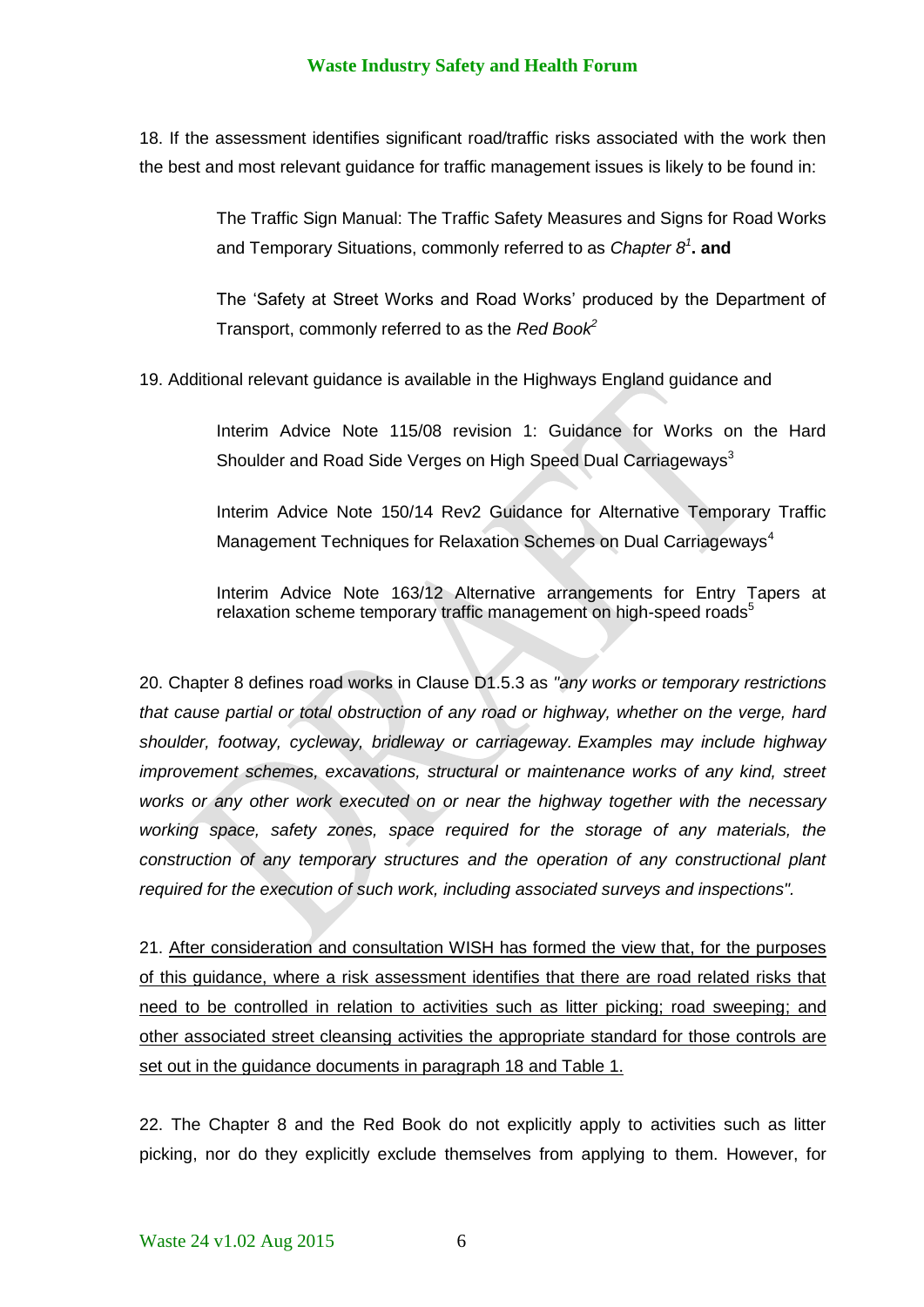most activities the principles, approach, and standards that Chapter 8 and the Red Book sets out would be the most appropriate standard to be considered.

23. The standards described in Chapter 8 and the Red Book should only be applied to street cleansing activities proportionately to the risks involved in the activity. It does not necessarily follow that all of the provisions of Chapter 8 or the Red Book should be applied to every highway related cleansing activity. As an example, the collection of litter alongside a motorway or dual carriageway should be undertaken in accordance with the standards set in Chapter 8 and, or, the Red Book code of practice, as is appropriate, and as modified by IAN 115/08. At the other end of the spectrum, a risk assessment may identify that very little needs to be done when street cleansing in a low risk environment such as a quiet residential cul-de-sac.

24. The applicability to all road configurations and the primary guidance available is summarised in Table 1. Note that Chapter 8 is applicable to roads of all speeds.

 $\mathcal{L}_{\text{max}}$ 

| Configuration       | <b>Speed</b>  | <b>Guidance</b>          |
|---------------------|---------------|--------------------------|
| Single Carriageway* | 30mph or less | Safety at Street Works   |
|                     |               | and Road Works, A Code   |
|                     |               | of Practice <sup>2</sup> |
| Single Carriageway* | 40mph         | Safety at Street Works   |
|                     |               | and Road Works, A Code   |
|                     |               | of Practice <sup>2</sup> |
| Single Carriageway* | 50mph or more | Safety at Street Works   |
|                     |               | and Road Works, A Code   |
|                     |               | of Practice <sup>2</sup> |
| Dual carriageway*   | 40mph or less | Safety at Street Works   |
|                     |               | and Road Works, A Code   |
|                     |               | of Practice <sup>2</sup> |
| High Speed dual     | 50mph or more | Chapter $8^1$ and        |
| carriageway*        |               | IAN115/08 <sup>3</sup>   |
| Motorways           |               |                          |

## *Table 1: Highway configurations and associated guidance*

\*For the definitions of carriageway types see para 5 above.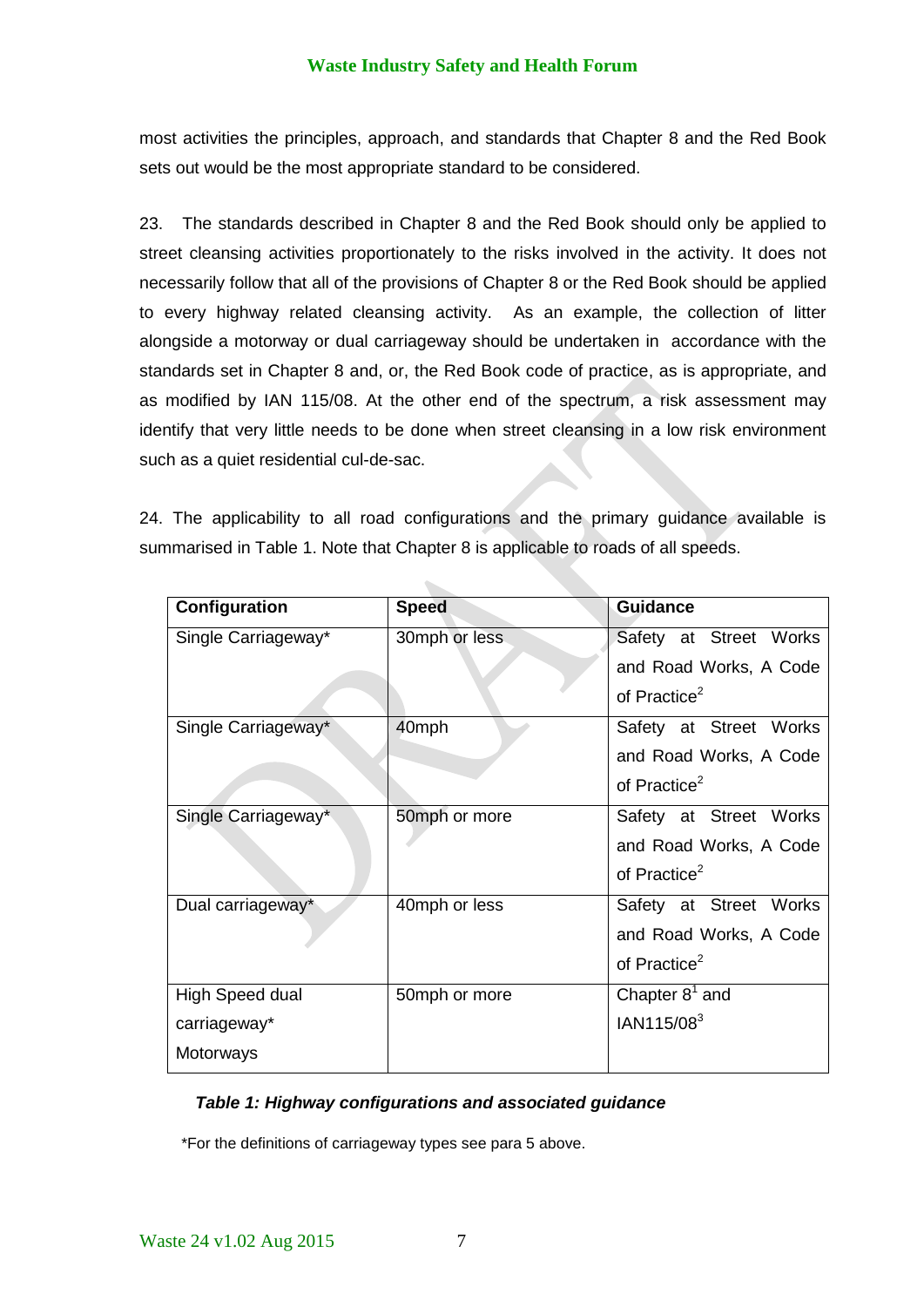25. When working on the highway a minimum amount of space must be maintained from the edge of the working space (nearest to live traffic) and the moving traffic. This area is referred to as the sideways safety zone. Table 2 shows the appropriate sideways safety zone from the Red Book for each type of road. No work should take place inside the sideways safety zone. No vehicles or equipment should be parked or stored in the sideways safety zone.

| Type of highway                     | <b>Sideways Safety Zone</b> |
|-------------------------------------|-----------------------------|
| Single carriageway road, Restricted | 0.5 Metres                  |
| to 30 mph or less                   |                             |
| Single carriageway road, restricted | 0.5 Metres                  |
| to speeds of 31mph to 40mph         |                             |
| inclusive                           |                             |
| All-purpose dual carriageway road   | 0.5 Metres                  |
| restricted to 40mph or less         |                             |
| Single carriageway road, with speed | 1.2 Metres                  |
| limit of 50mph or more              |                             |
| All-purpose dual carriageway with a | 1.2 Metres                  |
| speed limit of 50mph or more        |                             |
|                                     |                             |

#### *Table 2: Safety zones*

26. Many rural villages will have narrow footpaths and pedestrian access areas alongside roads such that operatives working on those footpaths would be within the sideways safety zones described above. Whilst it may be possible for cleansing activities to take place using those footpaths, such work activities should be treated with the level of caution that befits their hazardous nature. They should be subject to separate, individual, risk assessment and may require either exceptional further risk controls, or lane closures before work can safely take place.

27. It is recognised that lane closures of narrow lanes can introduce additional risks to road users. When assessing the risk of cleansing activities at such locations regard should be given to the overall level of risk posed to all persons, whilst ensuring that this does not result in unacceptable levels of risk to any specific group of persons.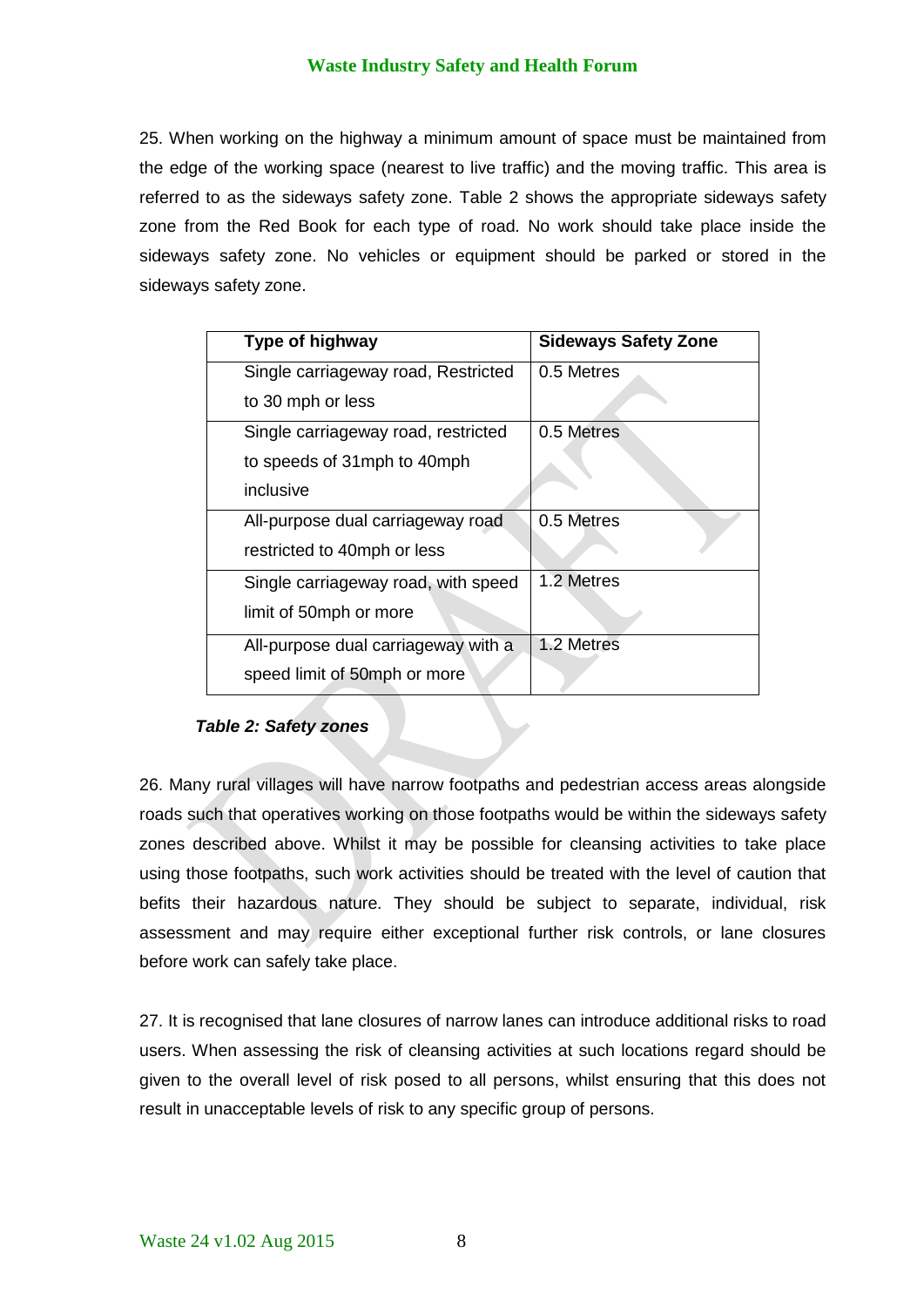28. The work may also include risks other than those associated with traffic and they fall outside the scope of this guidance. Examples include manual handling, exposure to potentially hazardous substances or biological agents and exposure to sharps. Further information on these issues can be found on the HSE website at [www.hse.gov.uk](http://www.hse.gov.uk/) or on the WISH website at ?? (use new CIWM link)

## **Training**

29. All staff must be appropriately trained for the work they are required to undertake. For cleansing operations there will be a range of activities (manual handling, COSHH, reversing vehicles CPC Driver Training, first aid etc.) where appropriate training would be required and these are beyond the scope of this guidance. Where a risk assessment indicates that temporary traffic management (TTM) is required the following applies:

30. Companies that work on Highways England (Welsh Government and Scottish Parliament) owned roads and supply services covered by the National Highways Sector Schemes (NHSS)<sup>6</sup> have a contractual requirement (i.e. 'Specification for Highway Works') to be registered to the relevant Sector Scheme.

31. For operatives who undertake work on the highway under these circumstances they must be trained in accordance with an accredited training scheme as shown in Table 3.

| <b>Scheme</b><br>12A | Sector Scheme for Installing, maintaining and removing static temporary<br>traffic management on motorways and high speed dual carriageways for<br>schemes incorporating contraflow operations and/or temporary road<br>markings. |  |
|----------------------|-----------------------------------------------------------------------------------------------------------------------------------------------------------------------------------------------------------------------------------|--|
| <b>Scheme</b><br>12B | Sector Scheme for static temporary traffic management on motorways<br>and high speed dual carriageways for schemes not incorporating<br>contraflow operations and/or temporary road markings.                                     |  |
| <b>Scheme</b><br>12C | Sector Scheme for Mobile Lane Closure Traffic Management on<br>Motorways and Other Dual Carriageways                                                                                                                              |  |
| <b>Scheme</b><br>12D | Sector Scheme for Installing, Maintaining and Removing Temporary<br>Traffic Management on Rural and Urban Roads                                                                                                                   |  |
| <b>Scheme</b><br>18  | For the Environment and Landscape including Ecology                                                                                                                                                                               |  |

## *Table 3: UKAS National Highway Sector Schemes*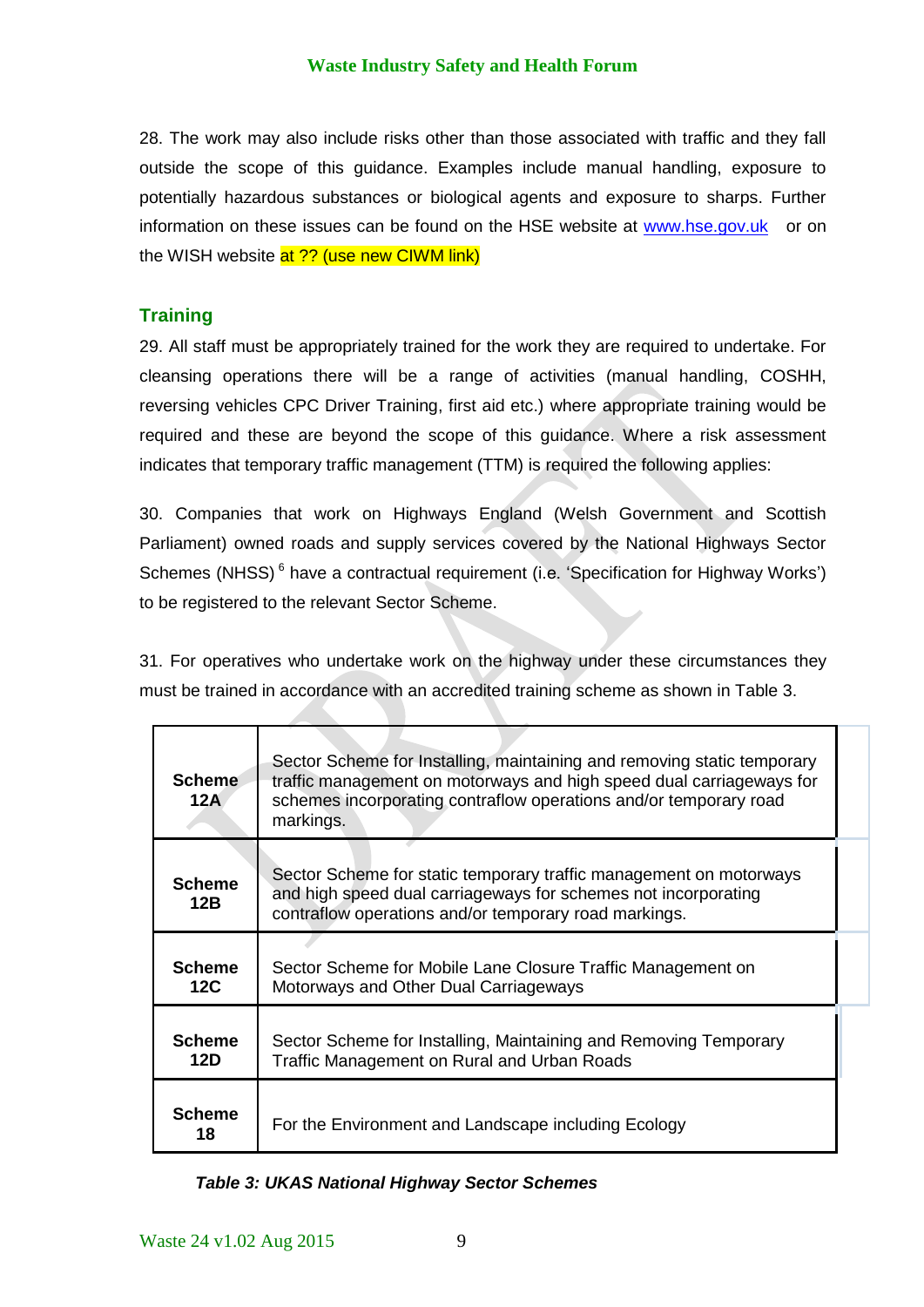32. For operations on similar roads which are not the responsibility of the Highways England, Welsh Government or Scottish Parliament e.g., where a Local Authority acts as the Highway Authority, equivalent standards should be adopted.

33. Operatives that are not undertaking traffic management tasks need not be trained in the applicable sector schemes. However, it is recommended that operatives working within the confines of a traffic management operation are trained to level 12DT1 (or equivalent) to ensure that they have a basic understanding and awareness of the risks they may face whilst working on the highway. A minimum ratio of one trained to one untrained operative is recommended.

34. All Drivers must hold an appropriate license for the vehicle that they are driving. Driving Licenses should be checked on a regular basis to ensure that there driver has not had a change in status.

#### 35. Rural and Urban Carriageways

 Operatives undertaking traffic management must be trained to the relevant UKAS National Highway Sector Scheme 12D standard (or equivalent) as shown (Table 4).



*Table 4: Training requirements for operatives for the varying types of traffic management related to rural and urban carriageways.*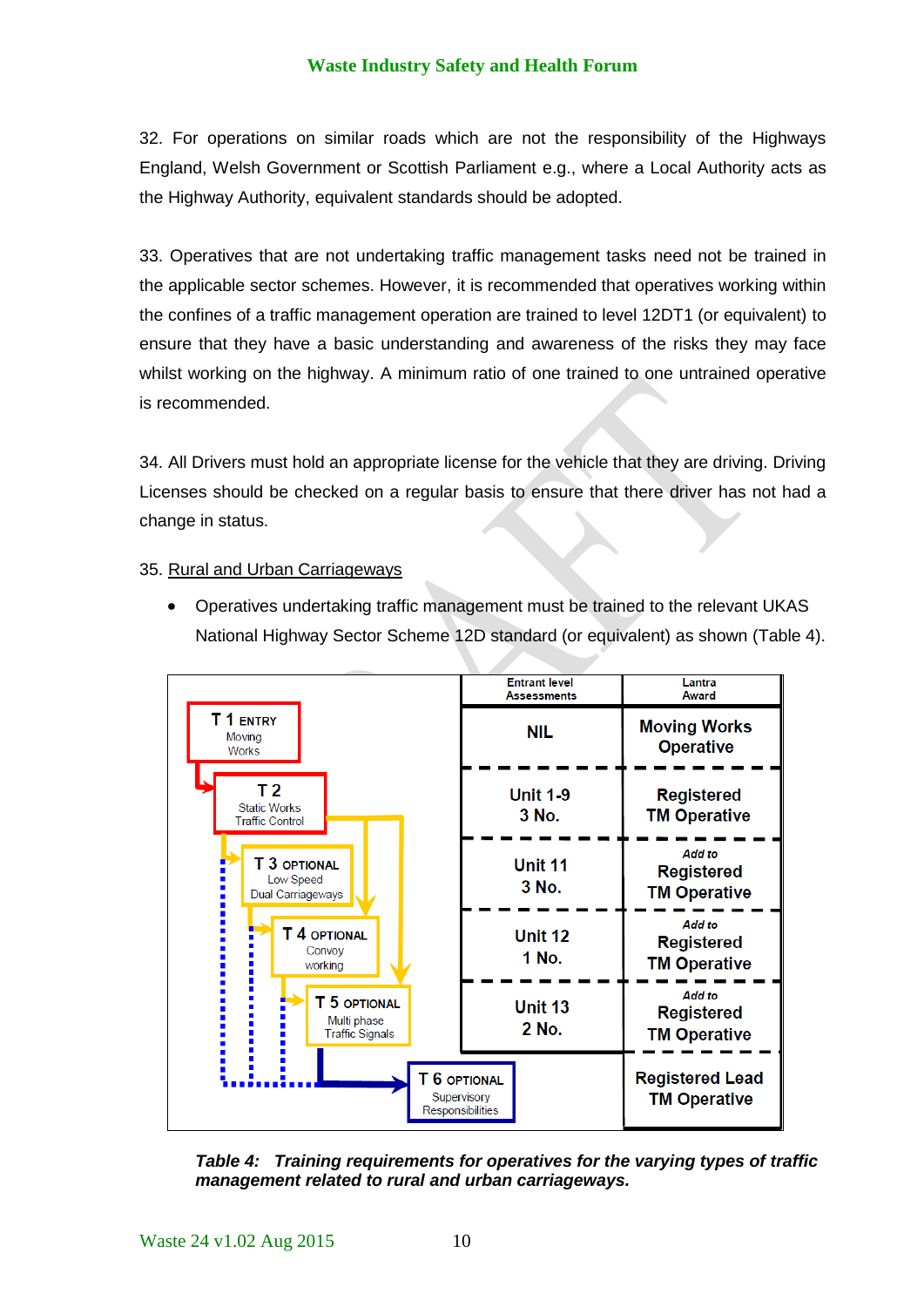- It is recommended that litter picking operatives are trained to the level of 12D T1 of the national sector schemes, signing and coning for works on rural and urban single carriageways (or equivalent) to ensure they have a basic understanding and awareness of the risks.
- All drivers or operatives are conducting activities referred to in Chapter 8 they must conform to the physical standards set out in Chapter 8.
- A minimum ratio of one trained to one untrained operative.
- It is recommended that organisations should ensure that at least one person per operational region is trained to 12D T6 Supervisory Responsibilities; and at least one person in the company is trained to 12D T7.

#### 36. High Speed Dual Carriageways and Motorways (speed limit 50mph or more)

- For high-speed dual carriageways and motorways all Operatives undertaking traffic management must be trained to the relevant UKAS National Highway Sector Scheme standards.
- For full lane closures Traffic Management Operatives must be trained to the UKAS National Highway Sector Scheme standards of 12A and 12B. The Organisation must ensure that a qualified Traffic Safety and Control Officer or adequately trained and competent person is available to assist with the design and operation of the activity.
- For Mobile Lane Closures Traffic Management Operatives must be trained to the UKAS National Sector Scheme Standard 12C. For a Mobile Lane Closure Operation to take place the Organisation must have access to a fully qualified Planning Officer to assist with the activities
- Unless a specialist division is present within the organisation undertaking the work, it is recommended that a specialist Traffic Management company is contracted to undertake the traffic management on high speed dual carriageways or motorways.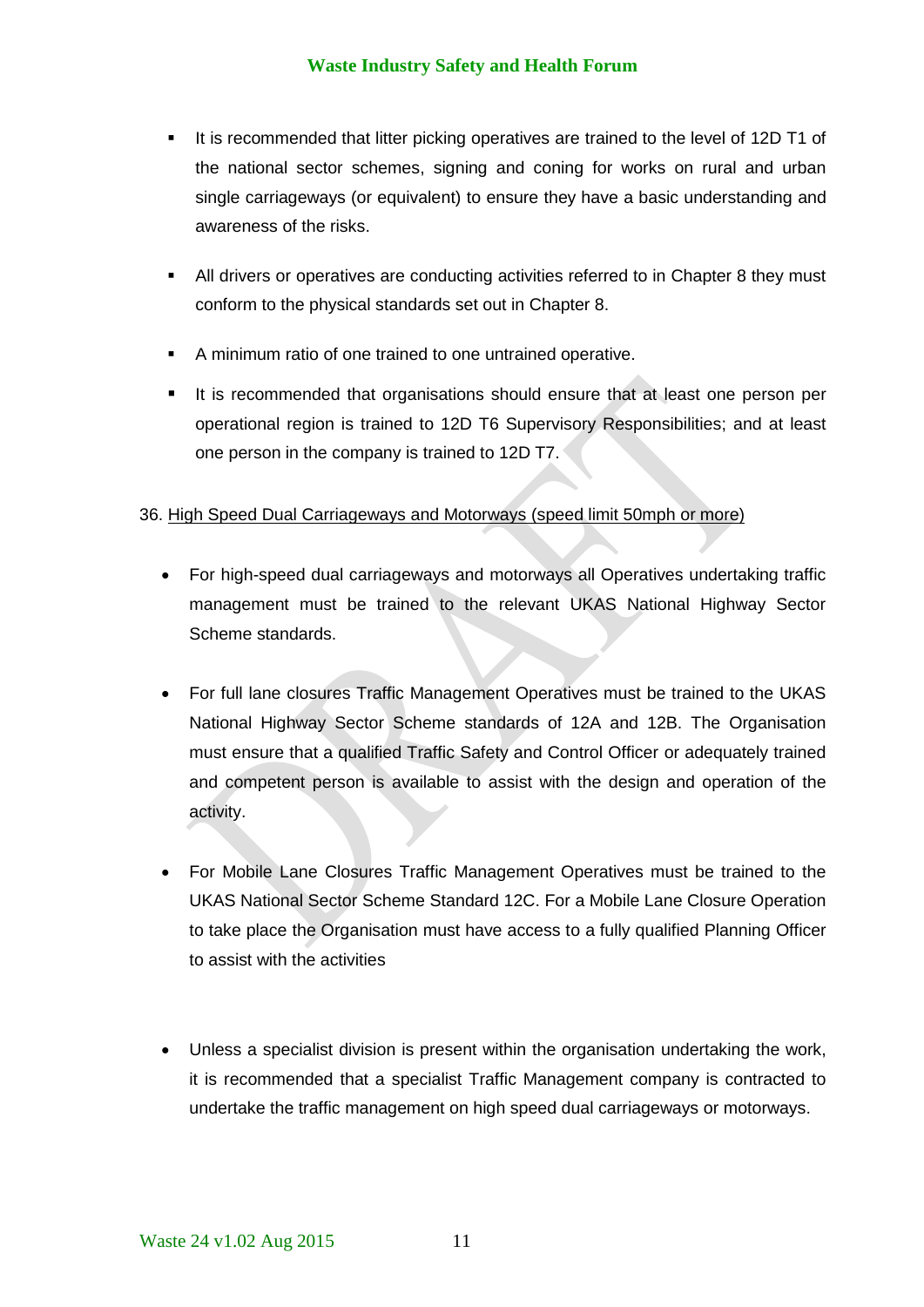## **Personal Protective Equipment**

37. Operatives and drivers undertaking traffic management operations must wear appropriate personal protective equipment (PPE). The PPE required will be identified following a comprehensive risk assessment. It is likely that an adequate assessment will include the following:

- $\bullet$  BS EN ISO 20471<sup>7</sup> Class 2 High Visibility vest is the minimum standard for all staff engaged in cleansing operations and must be worn at all times.
- **BS EN ISO 20471<sup>7</sup> Class 3 High Visibility jacket (long sleeve) is required for work** on any live traffic lane (i.e. outside the working space of a closure) High visibility trousers should also to be worn on higher risk roads to increase visibility. Individual risk assessments may indicate that Class 3 standard, and the use of high visibility trousers (BS EN ISO 20471 Class 1), is applied to other highway activity. In Scotland and Wales High visibility jackets are to have full sleeves (unless a risk assessment shows that full sleeves would present increased risk, in which case three quarter sleeves are appropriate) for work on all roads.
- Steel toe cap and mid-sole protected work boots to BS EN 345 s2
- Suitable protective safety gloves that can provide suitable protection in dry and wet weather.
- Some operators may also stipulate a protective helmet with chinstrap and visor (helmet to BS EN 397: 2012).

#### **Vehicles**

38. Guidance on the appropriate standard for all vehicles involved in working on the highway is set out in the guidance to Chapter  $8^1$ . As applicable to the highway type:

- vehicles shall be conspicuously coloured (e.g. Yellow or White), and have a High Visibility rear (e.g. Red/Yellow stripped chevrons);
- Red reflective markings shall be applied on the inside edge of all rearward opening doors;
- All Highway Maintenance vehicles shall display a '740' highway maintenance sticker on the rear, OR, the alternative light arrow sign in accordance with Chapter 8 section 10.8, OR chevron markings comprosing alternate strips of fluorescent orange-red retroflective material and fluorescent yellow non-retroreflective material, of not less than 150mm each inclined at  $45{\cdot}60^{\circ}$  to the horizontal and pointing upwards, OR a solid block of fluorescent orange-red retroreflective material;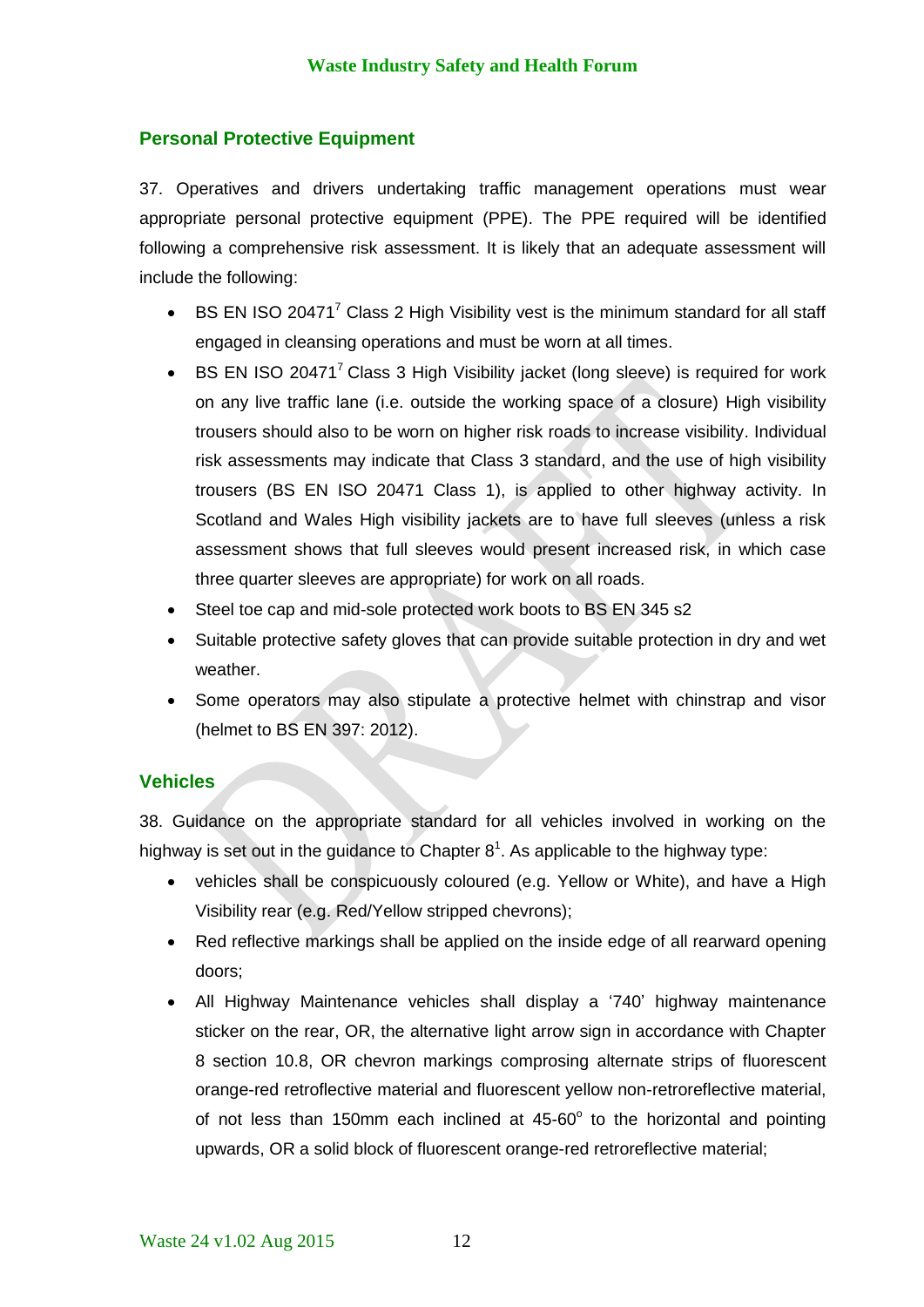- Vehicles shall be equipped with twin independent warning beacons, which must be visible from 360 degrees;
- Lights and beacons shall be switched on when an operation is taking place and switched off once the operation has ceased. If working at night, work lights shall be fitted to the vehicle and must be used;
- Vehicles shall carry an appropriate '610' directional arrows and ensure that they are covered or removed when the operation has ceased or they are not in use.

39. It is recommended that all vehicles involved in Traffic Management operations should carry a first aid kit and fire extinguisher.

40. It is recommended that all vehicles should be fitted with headrests and 3 point of fixing diagonal seat belts.

41. Four-way hazard lights should only be used in an emergency or a broken down vehicle status.

42**.** The above requirements are also applicable to vehicles used for inspection and monitoring activities on the highway.

## **Signs**

43. All signs used in traffic management must conform to the requirements laid out in the relevant primary guidance given in Table 1 and The Traffic Signs Regulations and General Directions 2015<sup>8.</sup>

- Guidance on signing mobile works and short duration works is given in both the Red Book and Chapter 8
- Road works (ahead) warning signs with sub-plate legends 'Road sweeping', 'Mobile road works' or 'End' and single file traffic triangular signs with 'single file traffic ahead' sub plates are appropriate for use on single lane carriageways.
- Signs that are placed on the side of the road must be made secure only by the use of a suitable number of sandbags; any other heavy object may create a hazard.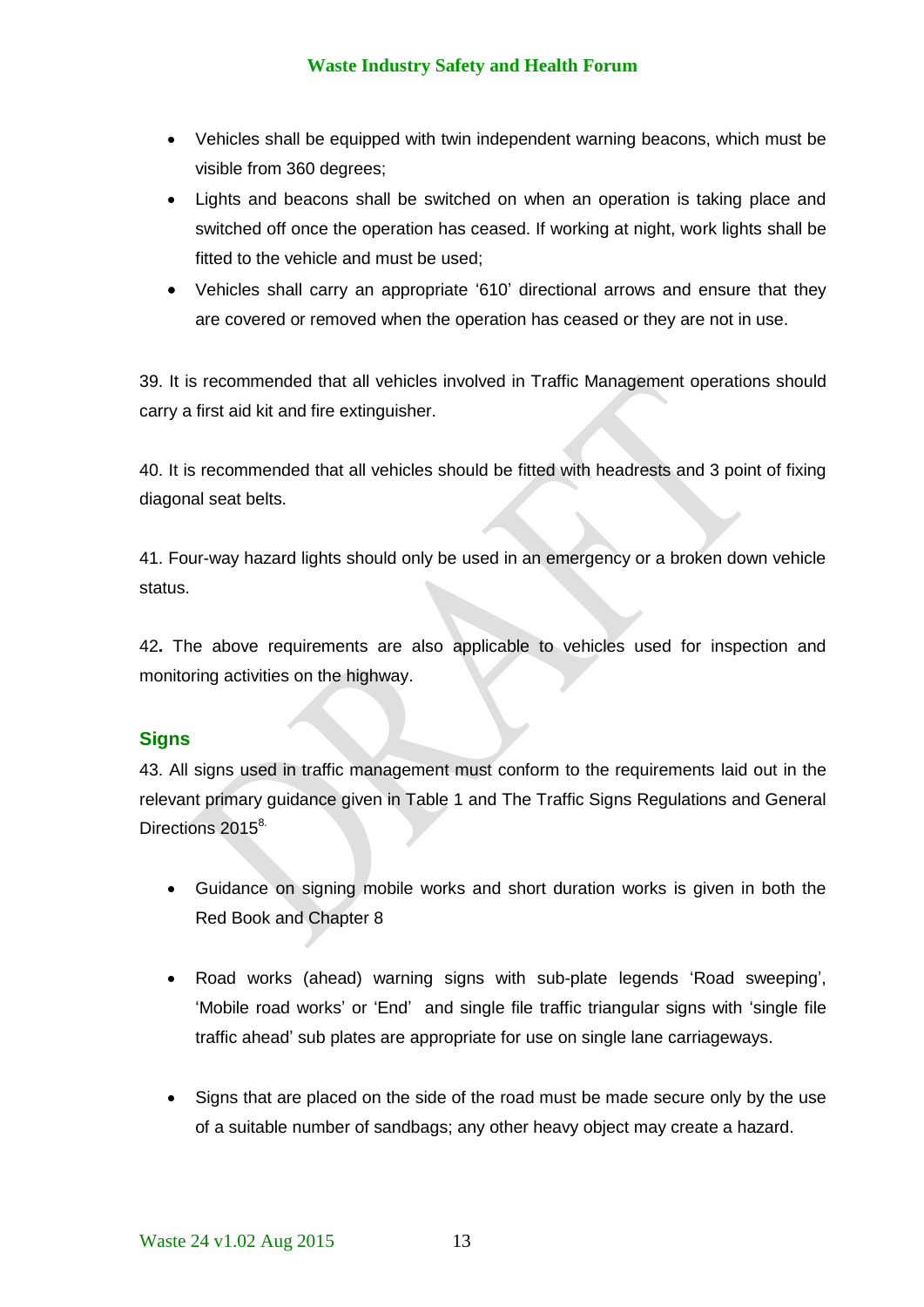- Signs should only be deployed by trained operatives (or a trainee operative being supervised by a trained operative) on a one to one basis.
- All deployed signs should have the name of the organisation that owns the signs clearly marked on the rear of the sign.
- Signs shall be placed at appropriate positions to warn traffic in both directions, but not so they obscure the view of road users or block footways.
- All signs shall be recovered once the operation has finished.

Waste 24 v1.02 Aug 2015 14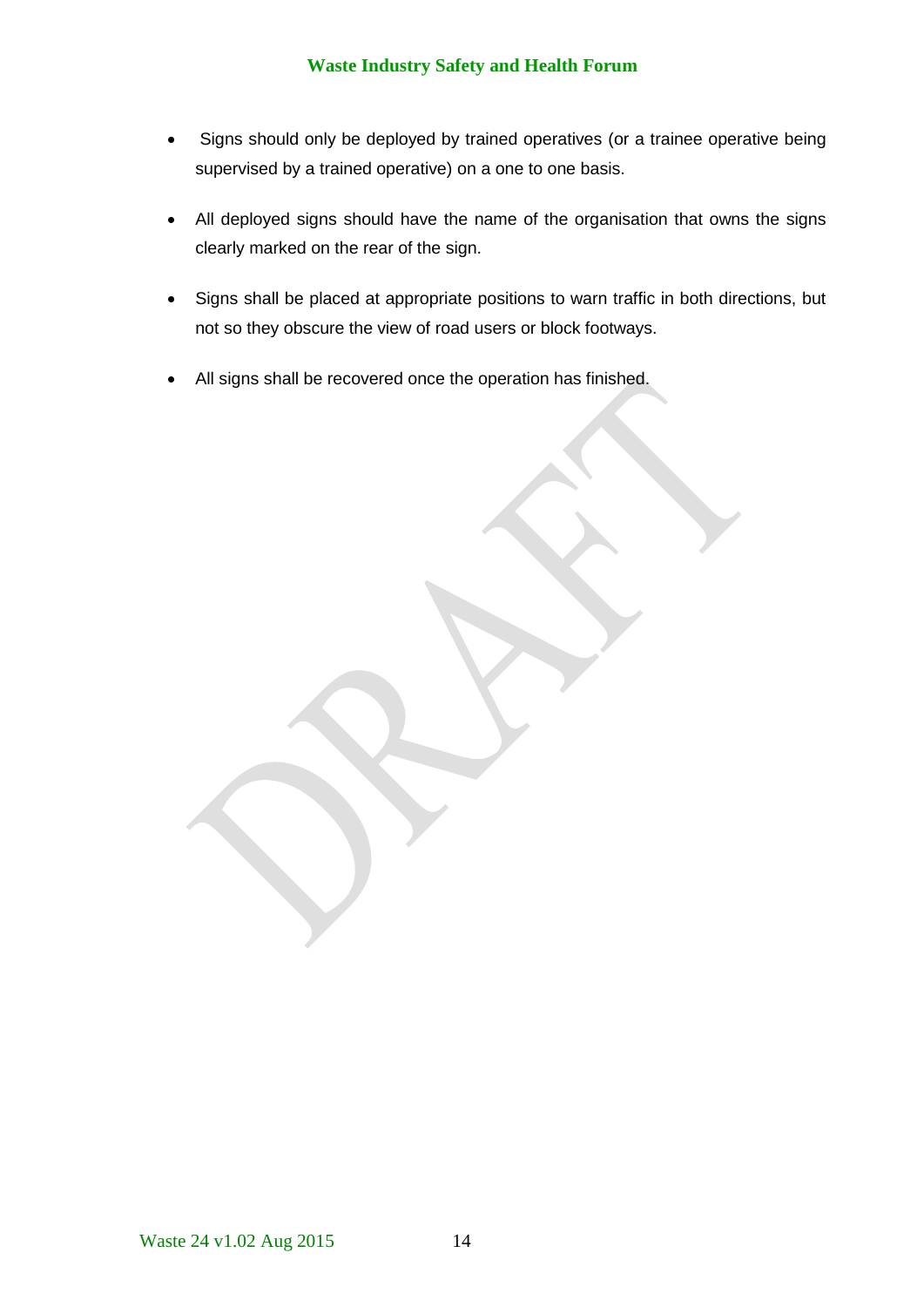#### **Monitoring, inspection and review**

44. Regular monitoring and inspection should be undertaken to ensure that specified safe operating procedures and control measures are being used. Where the cleansing operation is undertaken by a contractor monitoring shall be undertaken by the contractor and also by the client local authority. Where the cleansing operation is undertaken inhouse the monitoring will be the responsibility of the operational management. The frequency of monitoring and inspection should be determined by the level of risk present and the results recorded.

45. Inspections and monitoring should only be undertaken by suitably competent persons. Vehicles used for inspections must meet the minimum requirements set out in Chapter 8 (see paragraphs 38 - 42) or be parked in a suitable safe area.

46. An example of a checklist that could be used for monitoring the safety of cleansing activities where TTM is required is available at Appendix 1. The checklist could be adapted for lower risk activities where TTM is not needed and more limited control measures are required.

47. Periodic reviews of the working practices and associated documentation should be undertaken to reflect changes such as legislative or other guidance changes; and following an accident/near-miss. A review should also be undertaken if it is felt that the working environment has changed enough to affect the overall risk to the operatives or the public. In addition, the working environment on the highway may change due to seasons in the year, vegetation growth or change in traffic density or type. In any event, a scheduled review of procedures should take place at pre-determined intervals.

## **Information, instruction and training**

48. Workers must be given enough information and training to carry out their duties safely and effectively. There are specific training requirements for those engaged in traffic management activities (see paragraphs 29 - 36).

49. It is important that those involved have been inducted and trained on safe systems of work. They should be clear about the process to be followed and it is particularly important to consider the training needs and supervision of:

• new employees and trainees;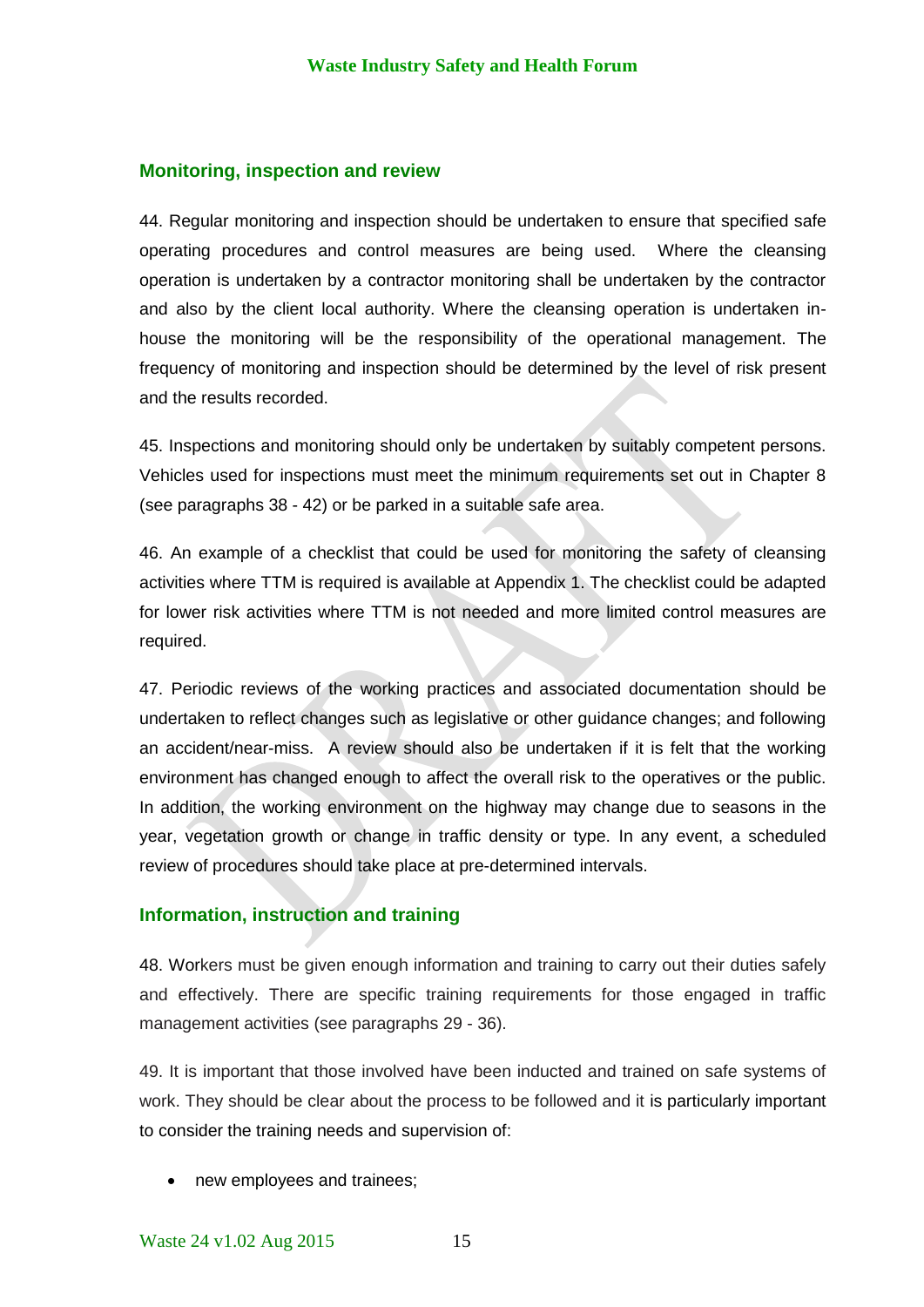- young people who are particularly vulnerable to accidents;
- people changing jobs, or taking on new responsibilities; and
- workers for whom English is not their first language.

50. For additional advice, see HSE leaflet *Health and safety training: A brief guide to*  employers (INDG345)<sup>9</sup>.

## **Worker consultation and engagement**

51. Workers must be consulted and engaged regarding the health and safety arrangements and working practices. Their support is essential in ensuring safe working. Safety representatives and other workers can contribute positively in achieving the desired outcomes by:

- Identifying problems;
- Indicating whether activities can be carried safely under prevailing conditions; and
- Generating sound practical ideas and solutions.

52. Further information on worker involvement can be found at [www.hse.gov.uk/involvement/index.htm](http://www.hse.gov.uk/involvement/index.htm) and in HSE leaflet *Consulting employees on*  health and safety: A brief guide to the law (INDG232)<sup>10</sup>.

#### **Reporting and investigating accidents and dangerous occurrences**

53. There is a requirement under the Reporting of Injuries, Diseases and Dangerous Occurrences Regulations 2013 (RIDDOR)*,* to report specific types of accidents/incidents, including dangerous occurrences, to the relevant enforcing authority (usually HSE)*.* 

54. RIDDOR applies to all work activities but not all incidents are reportable. Investigations should aim to reveal the immediate and underlying causes, ensure lessons are learnt and remedial action is taken.

55. Further information about what must be reported and how to report it can be found at [www.hse.gov.uk/riddor,](http://www.hse.gov.uk/riddor) and in HSE leaflet *Reporting accidents and incidents at work*  $(INDG453)^{11}$ .

#### **Community cleansing activities**

56. In some areas local residents or local community groups organise and carry out a range of clean-up activities that could include the cleansing of highways and litter picking.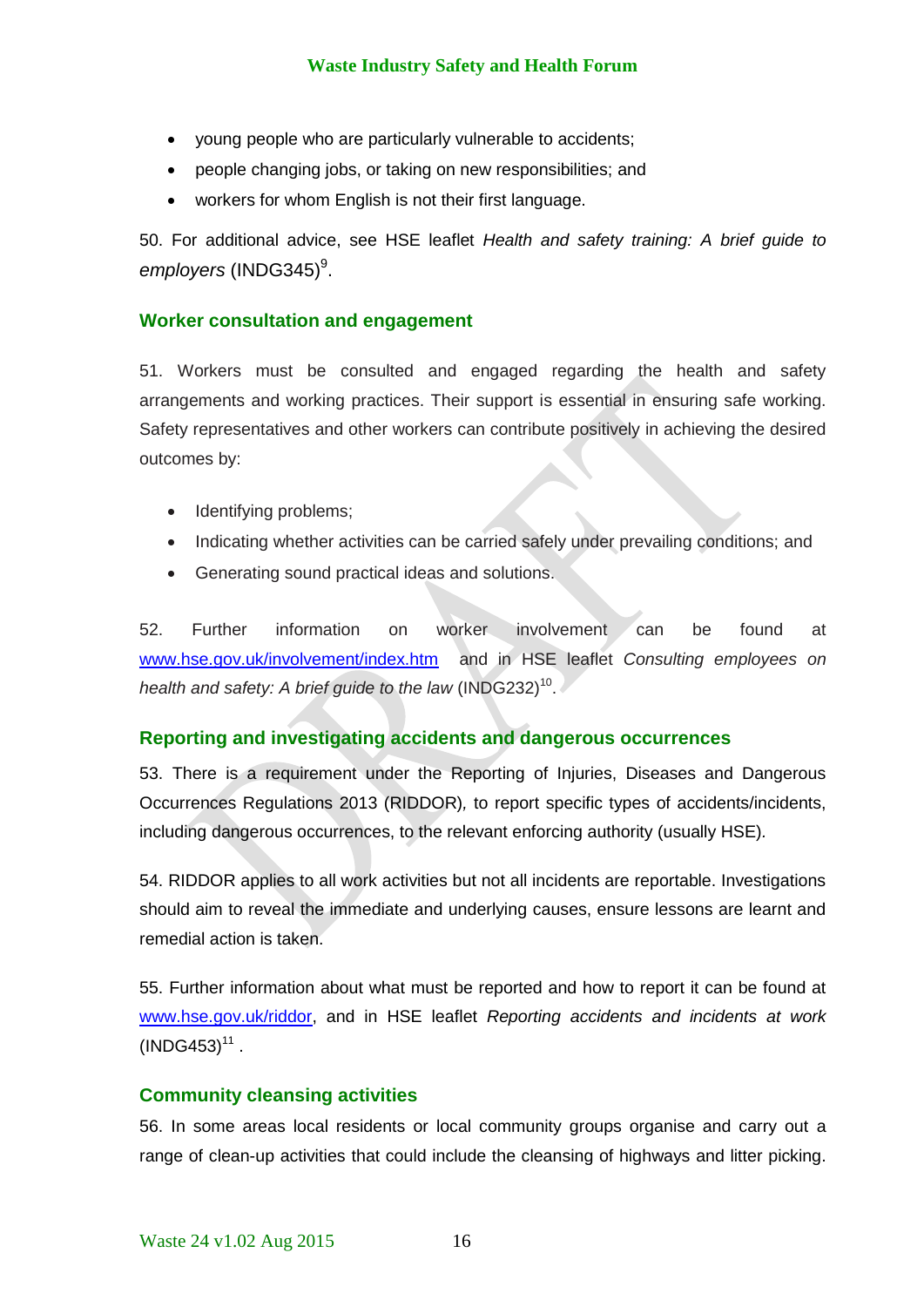This work generally supports the delivery of council services and volunteers are widely regarded as a valuable and useful resource.

57. Volunteers, whether individuals or part of a group or organisation, are not employees and as such volunteering would not normally fall within the scope of health and safety law. Section 3 of the *Health and Safety at work etc Act 1974*, however, does require employers (councils and other employing organisations involved) to protect people other than their employees (e.g. members of the public and volunteers) from risks to their health and safety arising from work activities.

58. It therefore follows that councils and organisers are required to guarantee a basic level of protection for volunteers that work on their behalf. The level of the protection they should afford will depend on the nature of the task(s) and the associated hazards and risks. **A risk assessment of the activity should be carried out by the council and/or organisers prior to the activity taking place.**

59. Using volunteers for low risk tasks should not present any problems or incur significant resources, however, as the hazards and risks increase so does the council's and organisers duty of care.

60. The risk assessment may determine that the council and organisers may need to provide assistance in terms of the undertaking of further risk assessments, providing advice and information about hazards and protective measures, and the provision of appropriate PPE. Further measures such as training (particularly if fulfilling a skill-based role and/or using work equipment that is provided or loaned by the council), how to implement protective measures, and providing monitoring and supervision may also be required.

#### **References and further reading**

#### *References*

1. Chapter 8 of the Traffic Signs Manual – Traffic Safety Measures and Signs for Road Works and Temporary situations parts 1 and 2 2009 (revised 2010) <http://www.dft.gov.uk/publications/traffic-signs-manual/>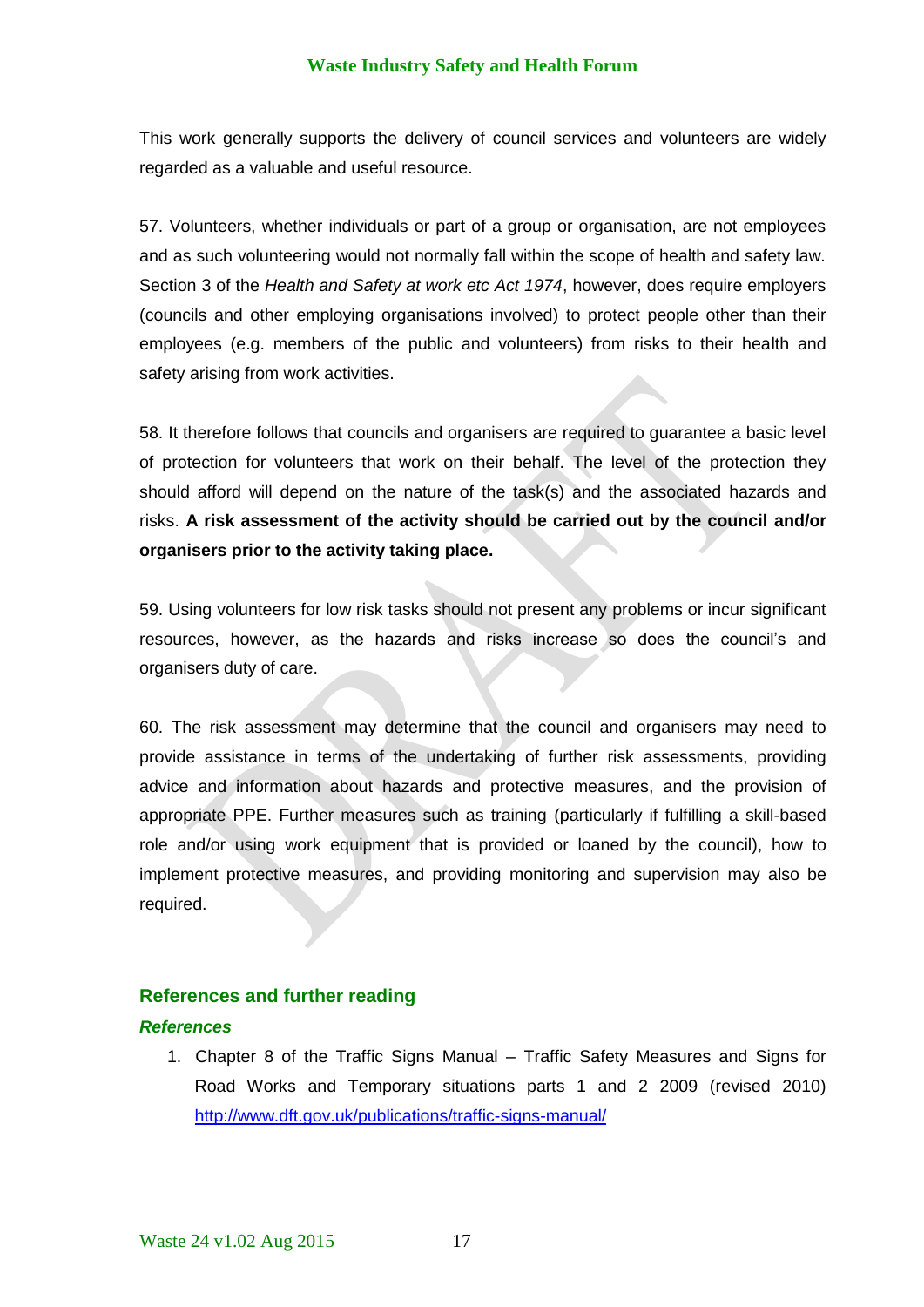- 2. Safety at Street Works and Road Works; A Code of Practice ('The Red Book') <https://www.gov.uk/government/publications/safety-at-street-works-and-road-works>
- 3. Interim Advice Note 115/08 revision 1: Guidance for Works on the Hard Shoulder and Road Side Verges on High Speed Dual Carriageways (included in Chapter 8 in March 2009)<http://www.dft.gov.uk/ha/standards/ians/pdfs/ian115.pdf>
- 4. Interim Advice Note 150/12 Guidance for Alternative Temporary Traffic Management Techniques for Relaxation Schemes on Dual Carriageways. [http://www.dft.gov.uk/ha/standards/ians/pdfs/ian150\\_12.pdf](http://www.dft.gov.uk/ha/standards/ians/pdfs/ian150_12.pdf)
- 5. Interim Advice Note 163/12 Alternative arrangements for Entry Tapers at relaxation scheme temporary traffic management on high-speed roads. <http://www.dft.gov.uk/ha/standards/ians/pdfs/ian163.pdf>
- 6. UKAS National Highways Sector Scheme sections 12a, 12b, 12c, 12d and 18 <http://www.ukas.com/>
- 7. BS EN 471:2003+A1:2007 *High-visibility warning clothing for professional use. Test methods and requirements* Available from British Standards on line [https://bsol.bsigroup.com](https://bsol.bsigroup.com/)
- 8. The Traffic Signs Regulations and General Direction 2015 [http://www.legislation.gov.uk/all?title=Traffic%20Signs%20Regulations%20and%20](http://www.legislation.gov.uk/all?title=Traffic%20Signs%20Regulations%20and%20General%20Directions) [General%20Directions](http://www.legislation.gov.uk/all?title=Traffic%20Signs%20Regulations%20and%20General%20Directions)
- 9. HSE leaflet *Health and safety training: A brief guide to employers* (INDG345) INDG 345<http://www.hse.gov.uk/pubns/indg345.pdf>
- 10. HSE leaflet *Consulting employees on health and safety: A brief guide to the law* (INDG232). INDG 232<http://www.hse.gov.uk/pubns/indg232.pdf>
- 11. HSE leaflet *Reporting accidents and incidents at work* (INDG453) INDG 453<http://www.hse.gov.uk/pubns/indg453.pdf>

## *Further reading*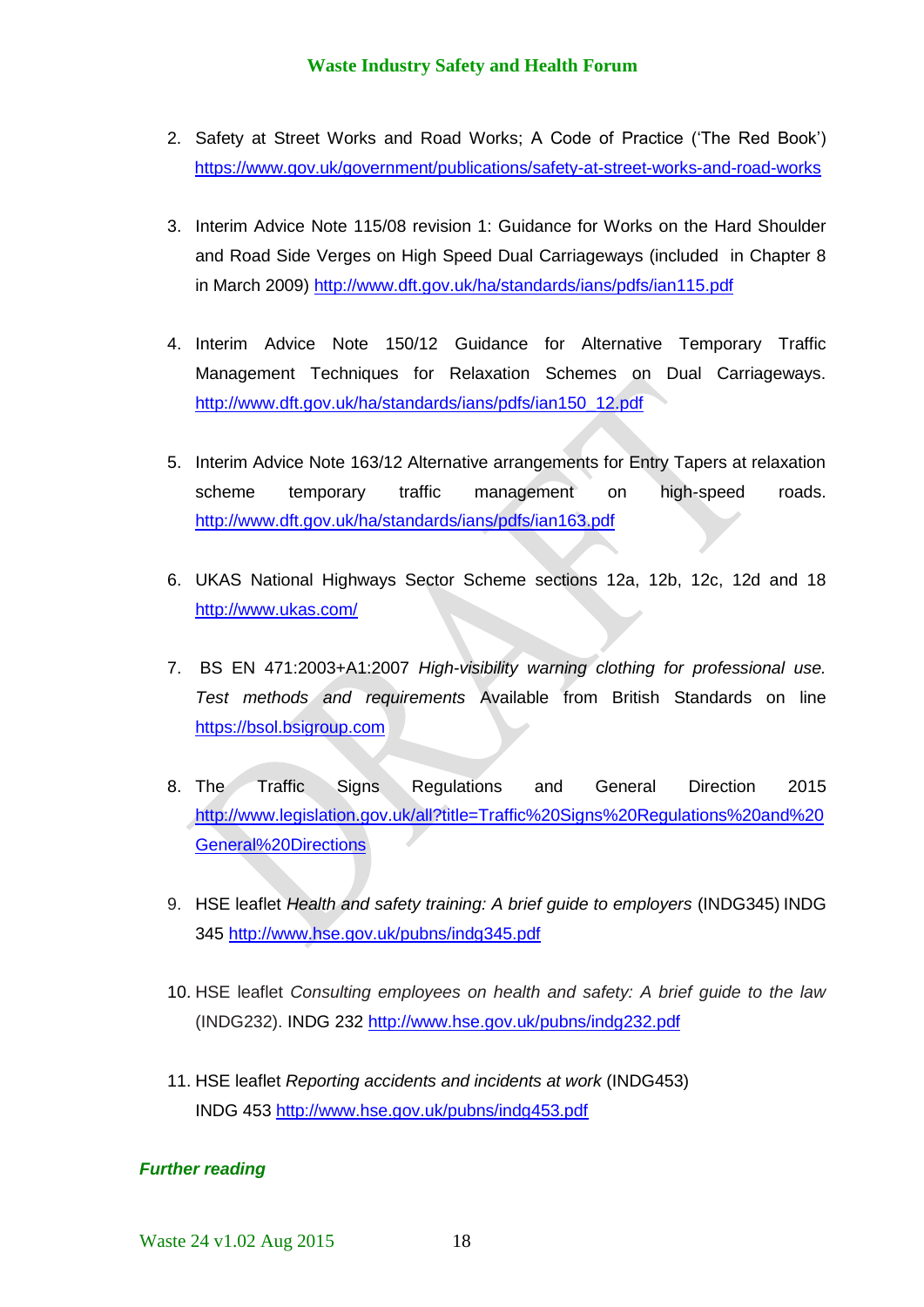HSE website: [www.hse.gov.uk](http://www.hse.gov.uk/)

HSE's waste website: [www.hse.gov.uk/waste/wish.htm](http://www.hse.gov.uk/waste/wish.htm)

*Health and Safety at Work etc. Act 1974* <http://www.legislation.gov.uk/ukpga/1974/37/contents>

*Management of Health and Safety at Work Regulations 1992 ACOP and guidance* <http://www.hse.gov.uk/pubns/books/l21.htm>

*Personal Protective Equipment at Work Regulations 1992 (as amended). Guidance on*

*Regulation*

L25 HSE Books 2005 ISBN 0 7176 6139 3 <http://www.hse.gov.uk/pubns/books/l25.htm>

Construction Information Sheet 53: *Crossing High-Speed Roads on Foot During* 

*Temporary Traffic-Management Works* <http://www.hse.gov.uk/pubns/cis53.pdf>

*The New Roads and Street Works Act 1991* [http://www.dft.gov.uk/publications/street](http://www.dft.gov.uk/publications/street-works-safety/)[works-safety/](http://www.dft.gov.uk/publications/street-works-safety/)

*The Road Traffic Act 1984* <http://www.legislation.gov.uk/ukpga/1984/27>

*The Highway Code* <https://www.gov.uk/highway-code>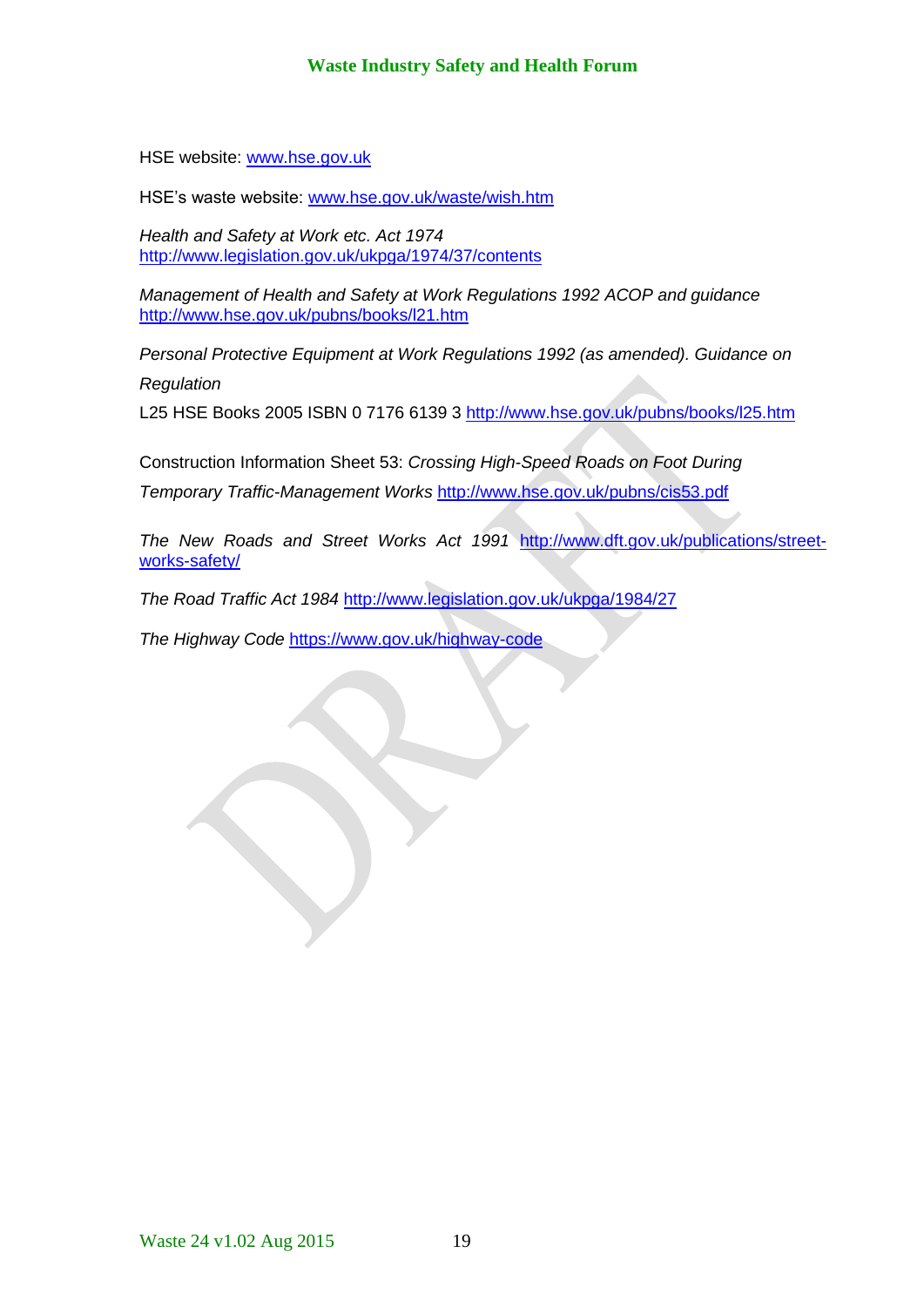#### **Disclaimer and WISH**

Nothing in this guidance constitutes legal or other professional advice and no warranty is given nor liability accepted (to the fullest extent permitted under law) for any loss or damage suffered or incurred as a consequence of reliance on this guide.

This guidance represents good practice some of which may go further than the minimum you need to do to comply with the law. Regulators may use other regulatory documents and guidance to regulate against – you should satisfy yourself that you comply with such requirements.

The guidance is not a substitute for dutyholder judgment and/or professional safety advisor's judgment, Notwithstanding the good practice contained within this guidance, dutyholders are responsible for ascertaining the sufficiency and adequacy of their internal and independent procedures for verifying and evaluating their organisation's compliance with health and safety, environmental or other law.

None of the authors or contributors to this guidance accepts any liability (to the fullest extent permitted under law) for any act or omission of any persons using the guidance.

**The Waste Industry Safety and Health (WISH) Forum exists to communicate and consult with key stakeholders, including local and national government bodies, equipment manufacturers, trade associations, professional associations and trade unions. The aim of WISH is to identify, devise and promote activities that can improve industry health and safety performance. [www.hse.gov.uk/waste/wish.htm](http://www.hse.gov.uk/waste/wish.htm) .**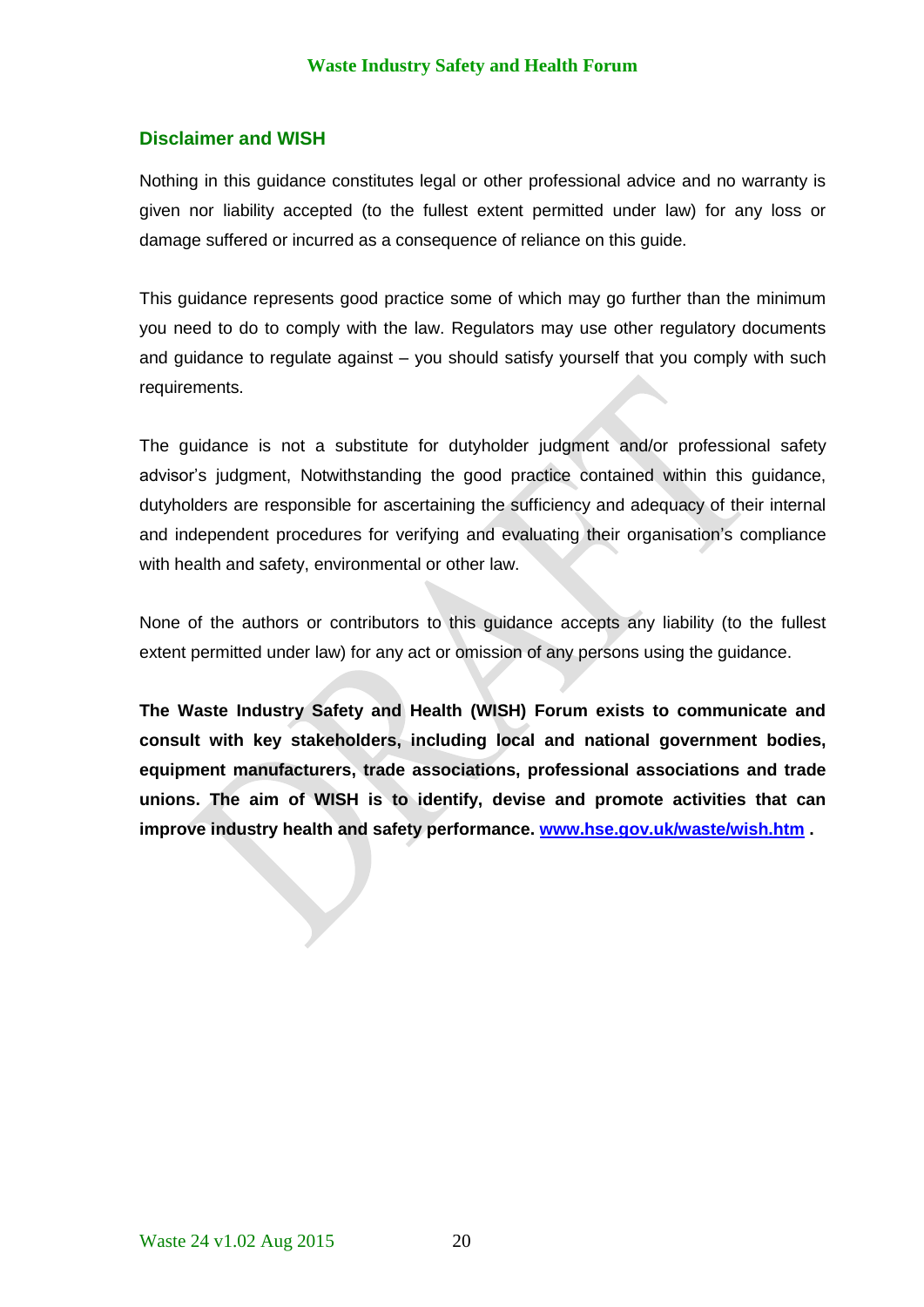## **Appendix 1:** *Example of a Checklist*

Health and Safety Monitoring Checklist – cleansing, litter picking on the highway

 $\Delta \mathbf{r}$ 

| Location:                      |                                                                                        | Vehicle type:                |                |                                    |                           |
|--------------------------------|----------------------------------------------------------------------------------------|------------------------------|----------------|------------------------------------|---------------------------|
|                                | <b>Job Identification:</b>                                                             | <b>Vehicle registration:</b> |                |                                    |                           |
|                                | <b>Drivers Name:</b>                                                                   |                              |                |                                    |                           |
| All sections must be completed |                                                                                        | <b>Satisfactory</b>          | Unsatisfactory | <b>Comments</b>                    | <b>Actions</b>            |
|                                |                                                                                        | $(\vee)$                     | (X)            | Details of what was unsatisfactory | What, by whom &<br>when?. |
|                                | <b>Operators</b>                                                                       |                              |                |                                    |                           |
|                                | What is the observed standard of driving?                                              |                              |                |                                    |                           |
|                                | 2. Are seat belts being used?                                                          |                              |                |                                    |                           |
| 3.                             | Do operatives get in/out of the vehicle only on the<br>safe side?                      |                              |                |                                    |                           |
|                                | 4. Are all TTM and litter picking operatives showing<br>good traffic awareness?        |                              |                |                                    |                           |
| 5.                             | Are all TTM and litter picking operatives following<br>the prescribed systems of work? |                              |                |                                    |                           |
| 6.                             | Is all PPE suitable and being worn?                                                    |                              |                |                                    |                           |
| 7.                             | Is there an agency employee(s) in the team?                                            |                              |                |                                    |                           |
| 8.                             | Has the agency employee been inducted?                                                 |                              |                |                                    |                           |
| 9.                             | Is the agency employee using the correct PPE?                                          |                              |                |                                    |                           |
|                                | 10. Is the ratio of trained to untrained operatives (i.e.<br>$1:1$ ) correct?          |                              |                |                                    |                           |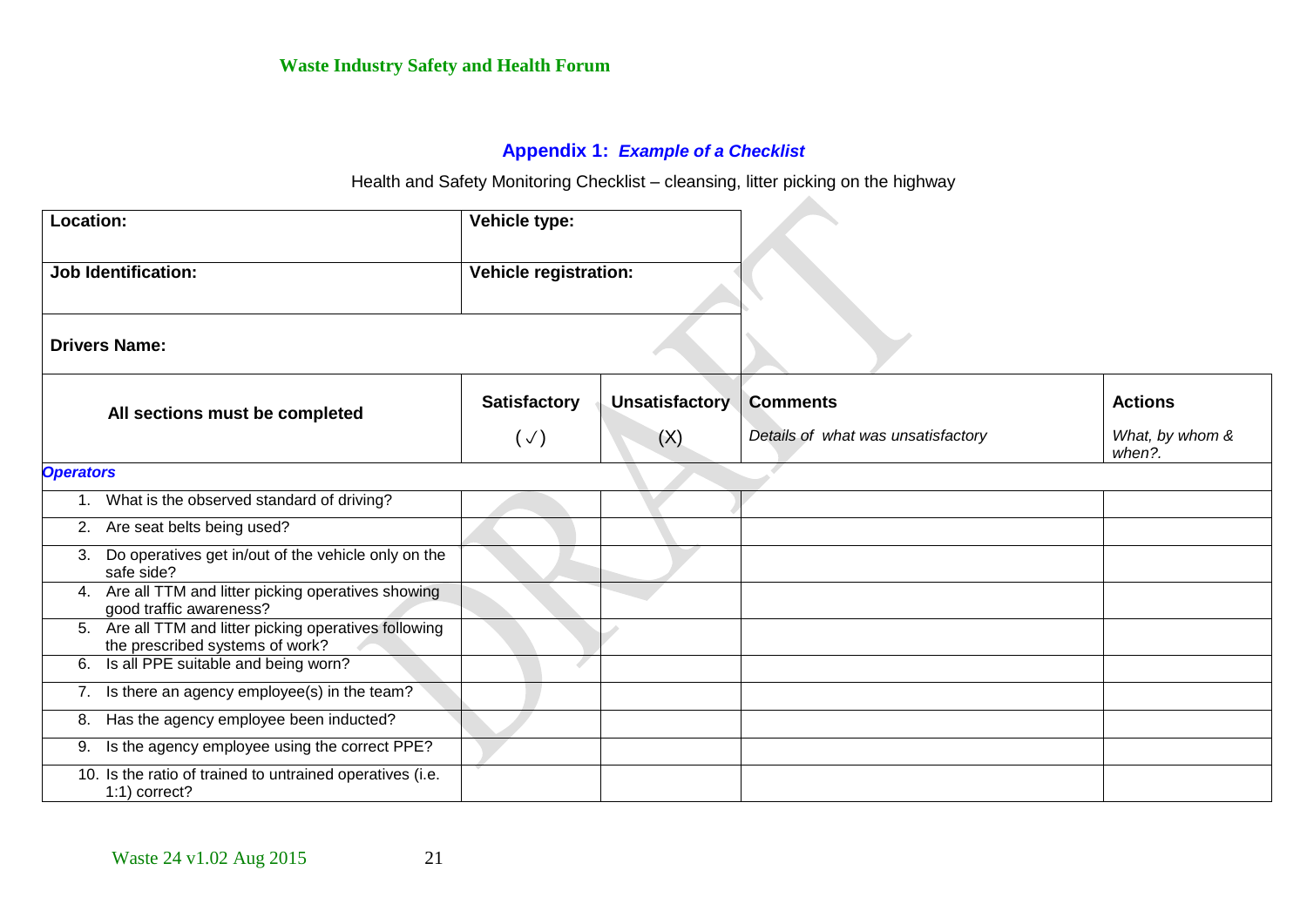| <b>TTM Deployment Procedures</b>                                                                                          |  |  |
|---------------------------------------------------------------------------------------------------------------------------|--|--|
| 11. Is the vehicle(s) parked in a safe place?                                                                             |  |  |
| 12. Are safe reversing procedures being adopted<br>(including the use of a Banksman or Reversing<br>Assistant specified)? |  |  |
| 13. Are correct manual handling techniques being<br>adopted?                                                              |  |  |
| 14. Are left/right signs ('610' or '7403') properly<br>orientated?                                                        |  |  |
| 15. Has the correct signage been deployed on the<br>highway?                                                              |  |  |
| 16. Have signs been located appropriately on the<br>Highway?                                                              |  |  |
| 17. Are the signs clean and in good condition?                                                                            |  |  |
| 18. Are sufficient sandbags being used to stabilise the<br>signs?                                                         |  |  |
| 19. Are cone beacons operational and being used<br>properly                                                               |  |  |
| <b>Vehicles</b>                                                                                                           |  |  |
| 20. Are vehicle operating booklets and cards<br>available?                                                                |  |  |
| 21. Is the general condition of the vehicle acceptable?                                                                   |  |  |
| 22. Do the vehicle doors close correctly?                                                                                 |  |  |
| 23. Is the external cleanliness of the vehicle<br>acceptable?                                                             |  |  |
| 24. Is the cab clean and free of prohibited items?                                                                        |  |  |
| 25. Is first aid equipment present and in good order?                                                                     |  |  |
| 26. Are eyewash bottles present and in good order?                                                                        |  |  |
| 27. Are hand wipes available and being used?                                                                              |  |  |
| 28. Is there a fire extinguisher(s) in the cab?                                                                           |  |  |
| 29. Are all lights and beacons operational and in use?                                                                    |  |  |